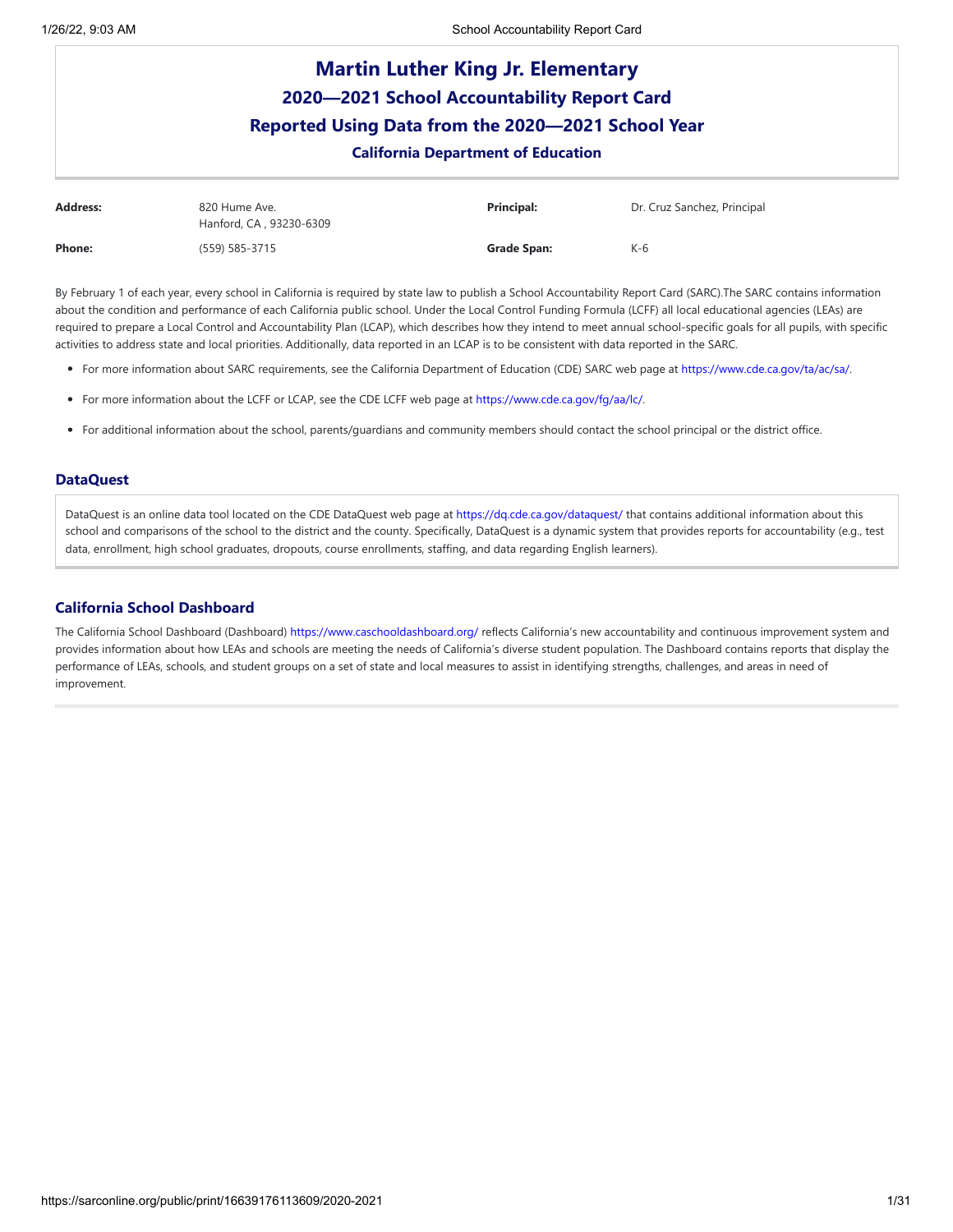# **About This School**

## **Dr. Cruz Sanchez, Principal**

Principal, Martin Luther King Jr. Elementary

# **About Our School**

**Contact**

Martin Luther King Jr. Elementary 820 Hume Ave. Hanford, CA 93230-6309

Phone: (559) [585-3715](tel:(559) 585-3715) Email: [ycastrejon@hanfordesd.org](mailto:ycastrejon@hanfordesd.org)

## **Contact Information (School Year 2021—2022)**

| <b>District Contact Information (School Year 2021-2022)</b> |                                   |  |  |  |
|-------------------------------------------------------------|-----------------------------------|--|--|--|
| <b>District Name</b>                                        | Hanford Elementary                |  |  |  |
| <b>Phone Number</b>                                         | (559) 585-3600                    |  |  |  |
| Superintendent                                              | Gabler, Joy                       |  |  |  |
| <b>Email Address</b>                                        | jgabler@hanfordesd.org            |  |  |  |
| Website                                                     | https://www.hanfordesd.org/       |  |  |  |
|                                                             |                                   |  |  |  |
| <b>School Contact Information (School Year 2021-2022)</b>   |                                   |  |  |  |
| <b>School Name</b>                                          | Martin Luther King Jr. Elementary |  |  |  |
| <b>Street</b>                                               | 820 Hume Ave.                     |  |  |  |
| City, State, Zip                                            | Hanford, CA, 93230-6309           |  |  |  |
| <b>Phone Number</b>                                         | (559) 585-3715                    |  |  |  |
| Principal                                                   | Dr. Cruz Sanchez, Principal       |  |  |  |
| <b>Email Address</b>                                        | ycastrejon@hanfordesd.org         |  |  |  |
| Website                                                     | https://king.hanfordesd.org/      |  |  |  |
| <b>County-District-School (CDS) Code</b>                    | 16639176113609                    |  |  |  |
|                                                             |                                   |  |  |  |

*Last updated: 1/21/22*

## **Student Enrollment by Grade Level (School Year 2020—2021)**

| <b>Grade Level</b>      | <b>Number of Students</b> |
|-------------------------|---------------------------|
| Grade 1                 | 89                        |
| Grade 2                 | 97                        |
| Grade 3                 | 77                        |
| Grade 4                 | 87                        |
| Grade 5                 | 94                        |
| Grade 6                 | 82                        |
| Kindergarten            | 104                       |
| <b>Total Enrollment</b> | 630                       |

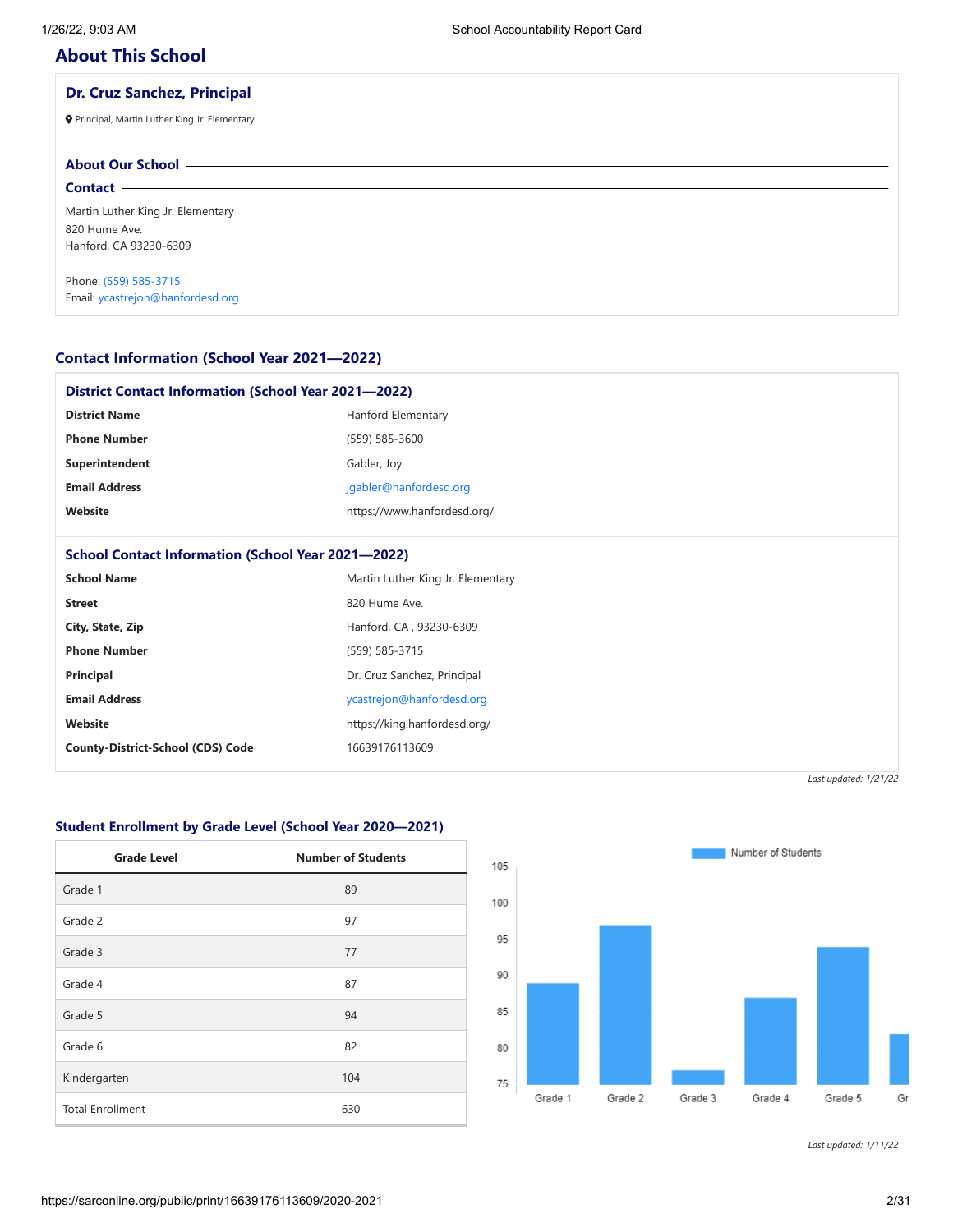# **Student Enrollment by Student Group (School Year 2020—2021)**

| <b>Student Group</b>                | <b>Percent of Total Enrollment</b> |
|-------------------------------------|------------------------------------|
| Female                              | 49.20%                             |
| Male                                | 50.80%                             |
| Non-Binary                          | $0.00\%$                           |
| American Indian or Alaska Native    | 0.20%                              |
| Asian                               | 1.30%                              |
| <b>Black or African American</b>    | 2.70%                              |
| Filipino                            | 1.40%                              |
| Hispanic or Latino                  | 84.90%                             |
| Native Hawaiian or Pacific Islander | 0.30%                              |
| Two or More Races                   | 1.90%                              |
| White                               | 7.00%                              |

| <b>Student Group (Other)</b>   | <b>Percent of Total Enrollment</b> |
|--------------------------------|------------------------------------|
| <b>English Learners</b>        | 35.40%                             |
| Foster Youth                   | 0.80%                              |
| <b>Homeless</b>                | 0.60%                              |
| Migrant                        | 3.30%                              |
| Socioeconomically Disavantaged | 79.70%                             |
| Students with Disabilities     | 8.30%                              |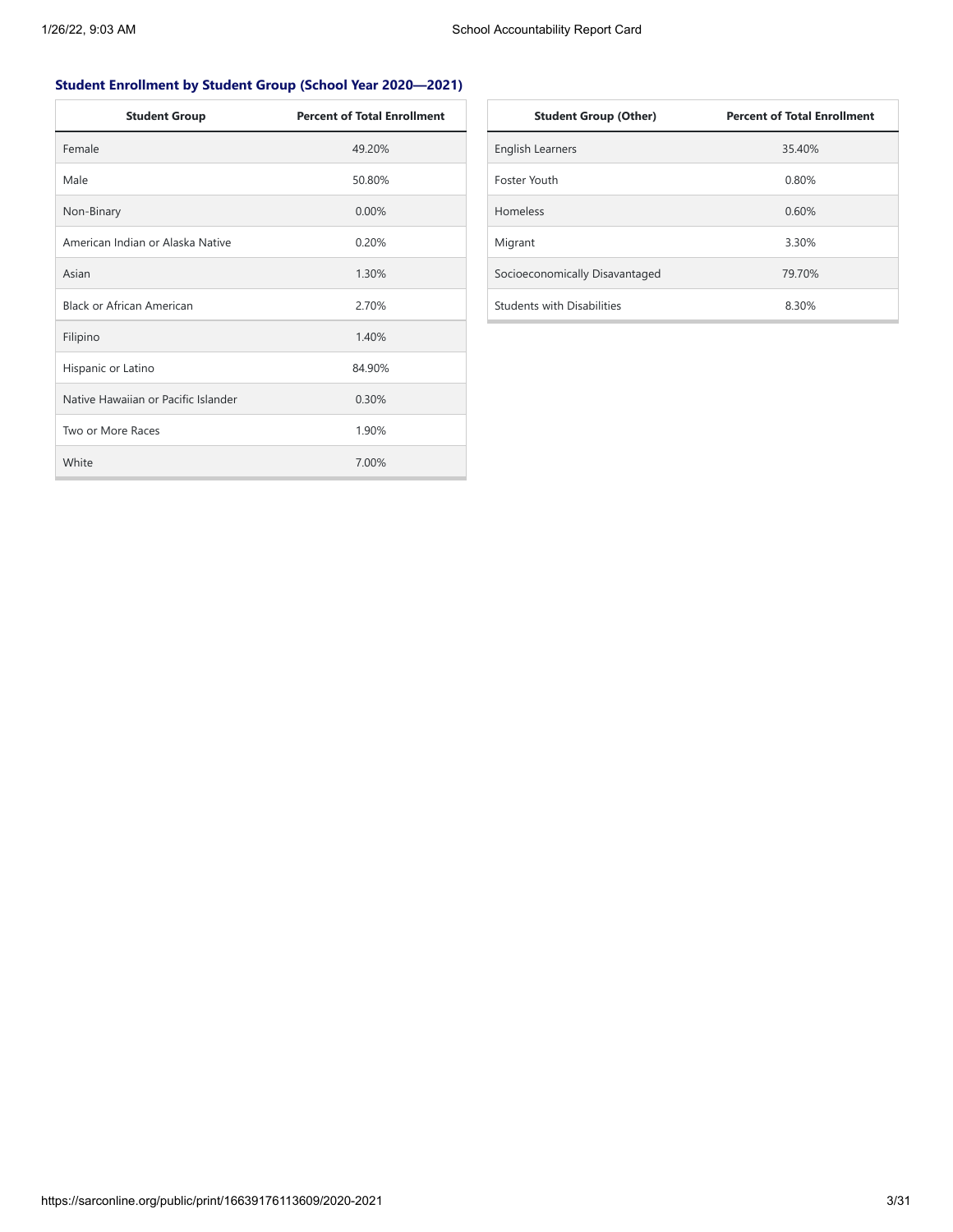# **A. Conditions of Learning**

# **State Priority: Basic**

The SARC provides the following information relevant to the State priority: Basic (Priority 1):

- Degree to which teachers are appropriately assigned and fully credentialed in the subject area and for the pupils they are teaching;
- Pupils have access to standards-aligned instructional materials; and
- School facilities are maintained in good repair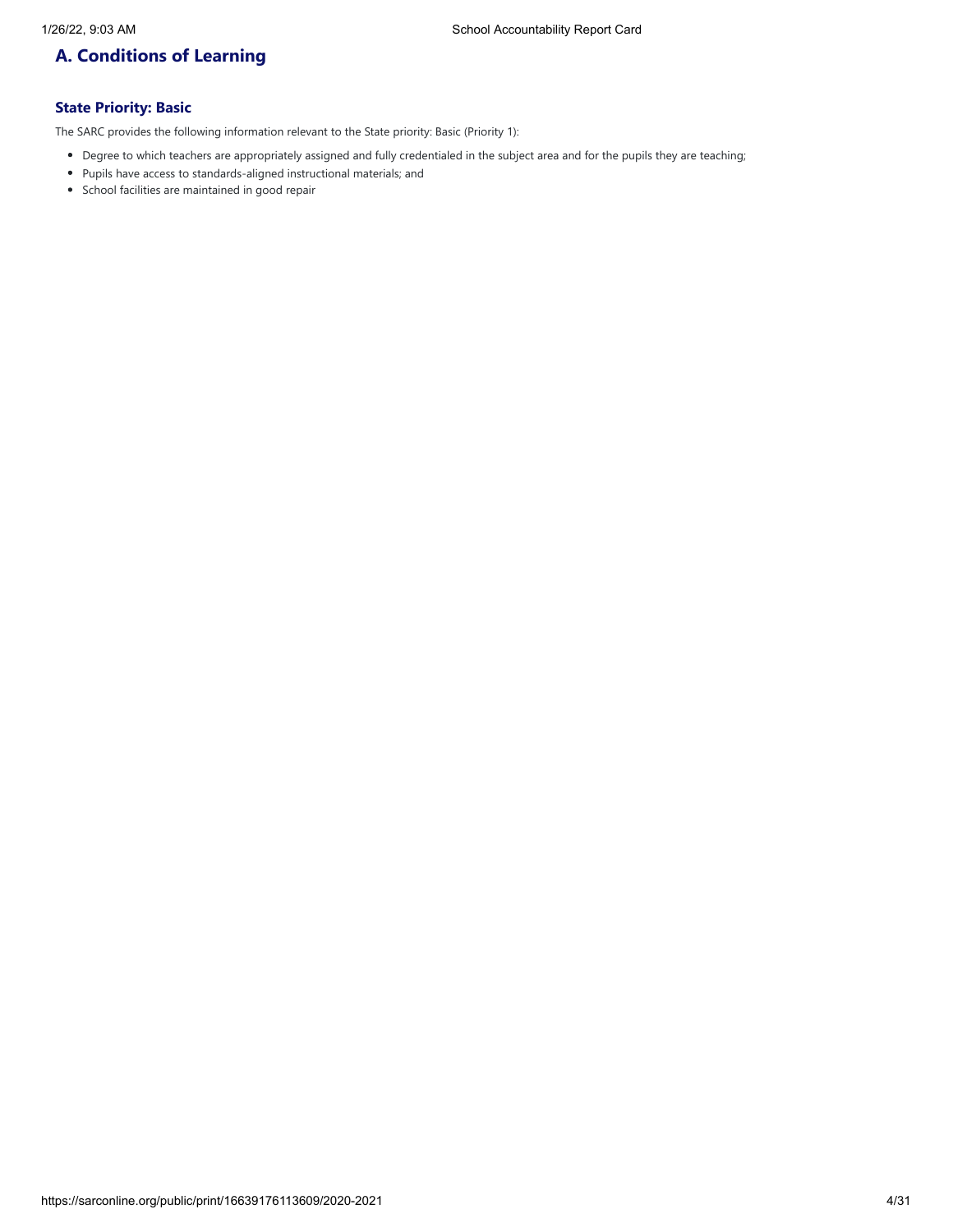## **Teacher Preparation and Placement (School Year 2020—2021)**

| <b>Authorization/Assignment</b>                                                                    | <b>School</b><br><b>Number</b> | <b>School</b><br>Percent | <b>District</b><br><b>Number</b> | <b>District</b><br>Percent | <b>State</b><br><b>Number</b> | <b>State</b><br>Percent |
|----------------------------------------------------------------------------------------------------|--------------------------------|--------------------------|----------------------------------|----------------------------|-------------------------------|-------------------------|
| Fully (Preliminary or Clear) Credentialed for Subject and Student<br>Placement (properly assigned) |                                |                          |                                  |                            |                               |                         |
| Intern Credential Holders Properly Assigned                                                        |                                |                          |                                  |                            |                               |                         |
| Teachers Without Credentials and Misassignments ("ineffective" under<br>ESSA)                      |                                |                          |                                  |                            |                               |                         |
| Credentialed Teachers Assigned Out-of-Field ("out-of-field" under ESSA)                            |                                |                          |                                  |                            |                               |                         |
| <b>Unknown</b>                                                                                     |                                |                          |                                  |                            |                               |                         |
| <b>Total Teaching Positions</b>                                                                    |                                |                          |                                  |                            |                               |                         |

Note: The data in this table is based on Full Time Equivalent (FTE) status. One FTE equals one staff member working full time; one FTE could also represent two staff members who each work 50 percent of full time. Additionally, an assignment is defined as a position that an educator is assigned to based on setting, subject, and grade level. An authorization is defined as the services that an educator is authorized to provide to students.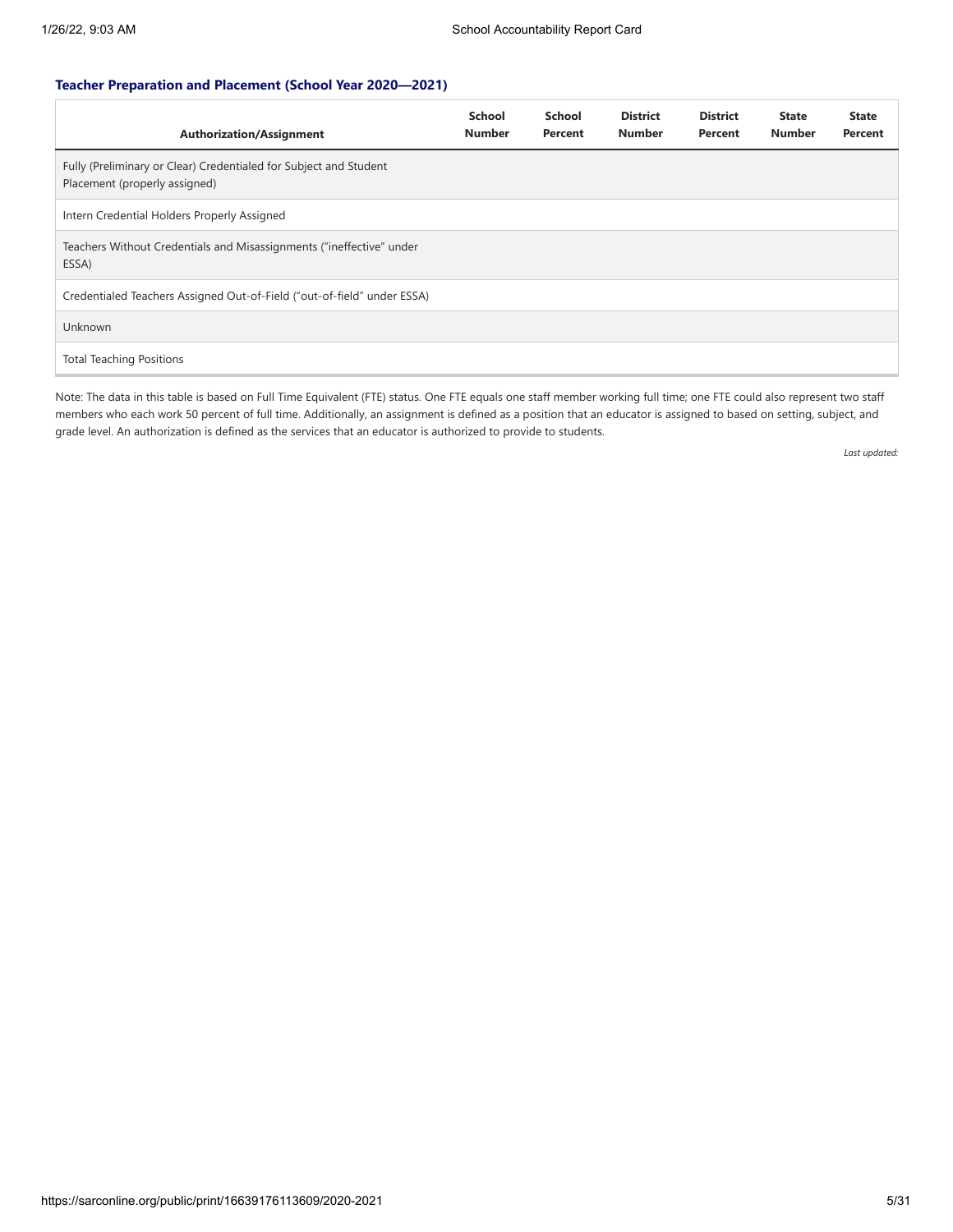# **Teachers Without Credentials and Misassignments (School Year 2020—2021)**

| <b>Authorization/Assignment</b>                       | <b>Number</b> |
|-------------------------------------------------------|---------------|
| Permits and Waivers                                   |               |
| Misassignments                                        |               |
| <b>Vacant Positions</b>                               |               |
| Total Teachers Without Credentials and Misassignments |               |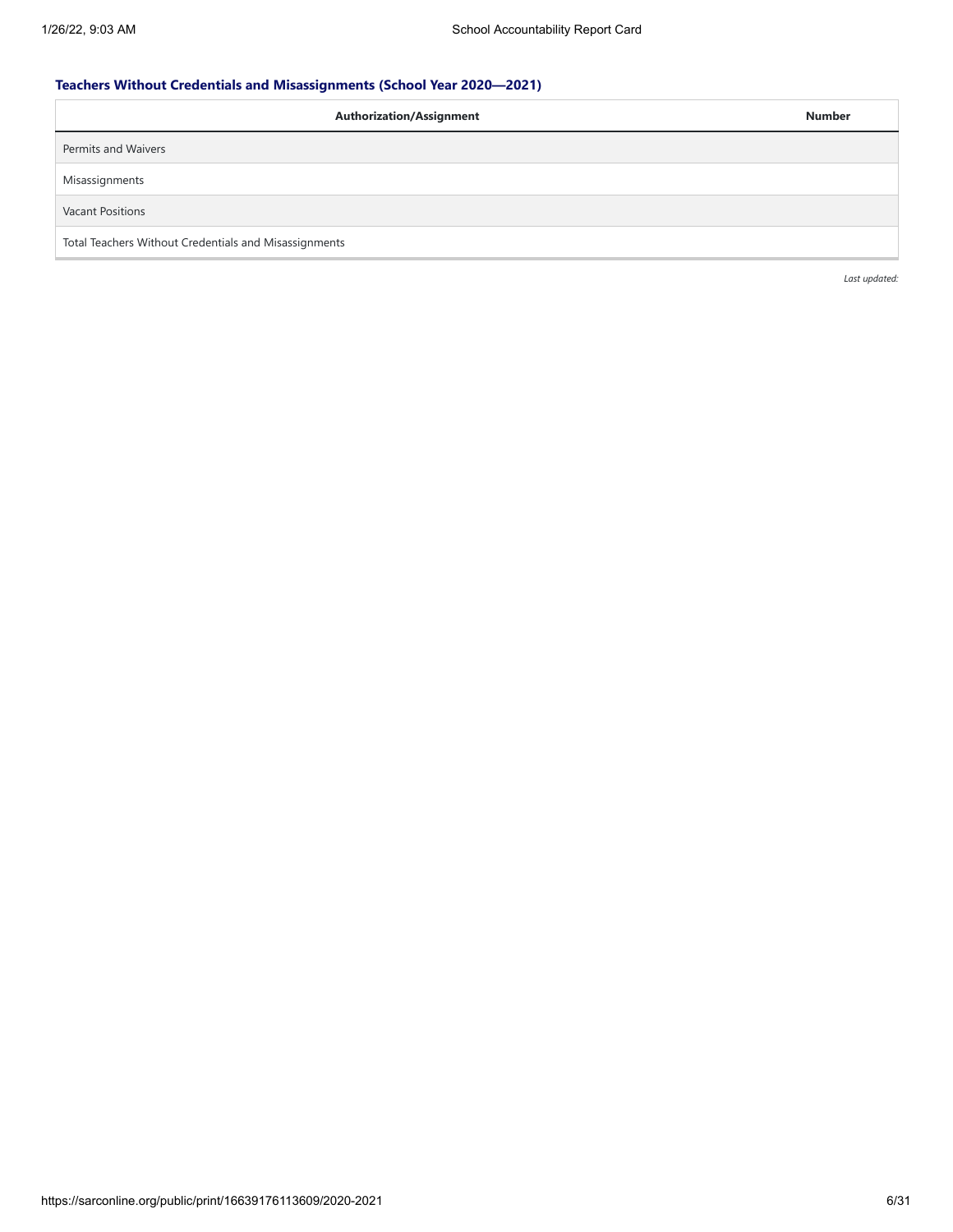## **Credentialed Teachers Assigned Out-of-Field (considered "out-of-field" under ESSA) (School Year 2020—2021)**

| <b>Indicator</b>                                       | <b>Number</b> |
|--------------------------------------------------------|---------------|
| Credentialed Teachers Authorized on a Permit or Waiver |               |
| Local Assignment Options                               |               |
| Total Out-of-Field Teachers                            |               |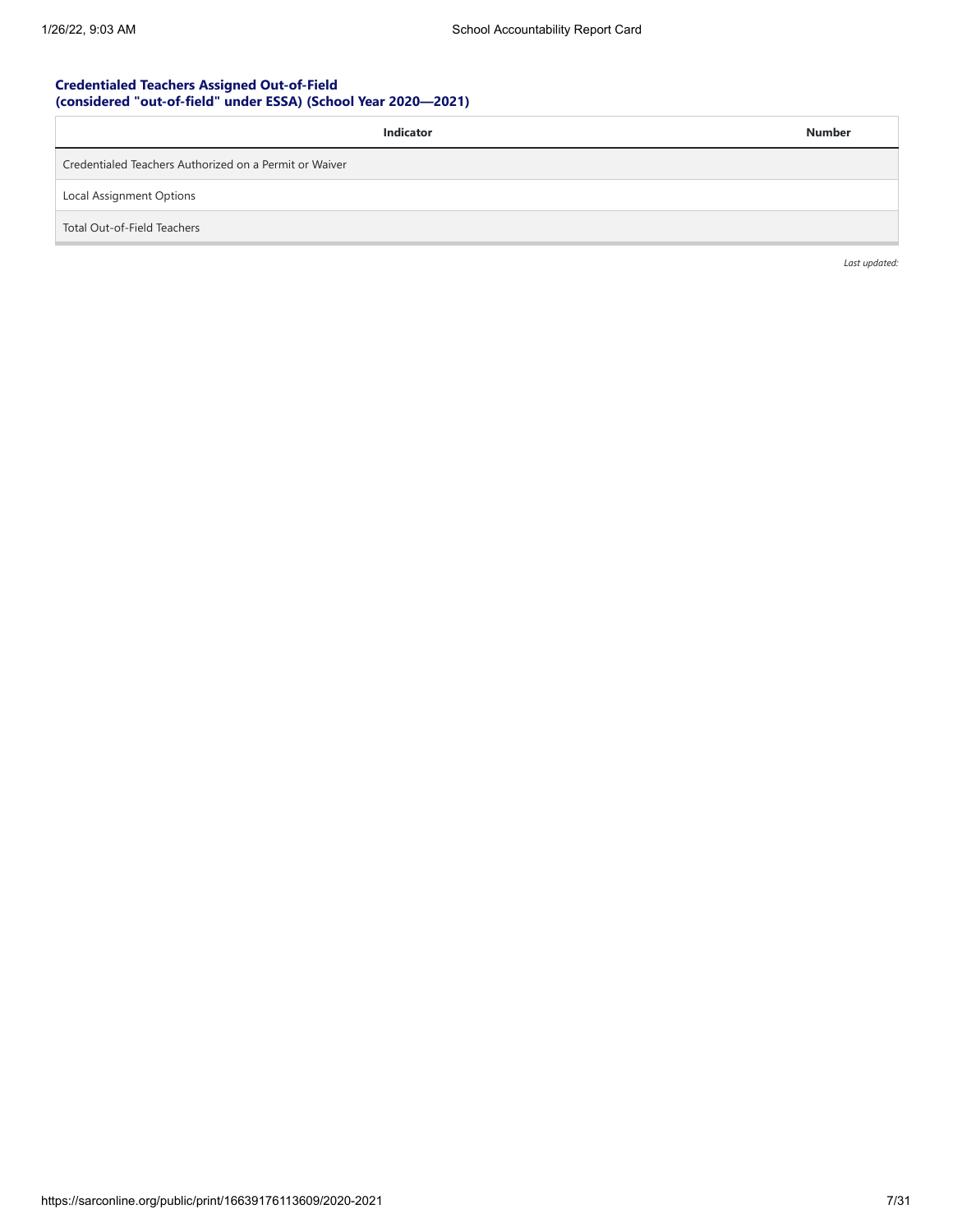# **Class Assignments (School Year 2020—2021)**

| Indicator                                                                                                                                        | Percent |
|--------------------------------------------------------------------------------------------------------------------------------------------------|---------|
| Misassignments for English Learners (a percentage of all the classes with English learners taught by teachers that are misassigned)              |         |
| No credential, permit or authorization to teach (a percentage of all the classes taught by teachers with no record of an authorization to teach) |         |

*Last updated:*

Note: For more information refer to the Updated Teacher Equity Definitions web page at https://www.cde.ca.gov/pd/ee/teacherequitydefinitions.asp.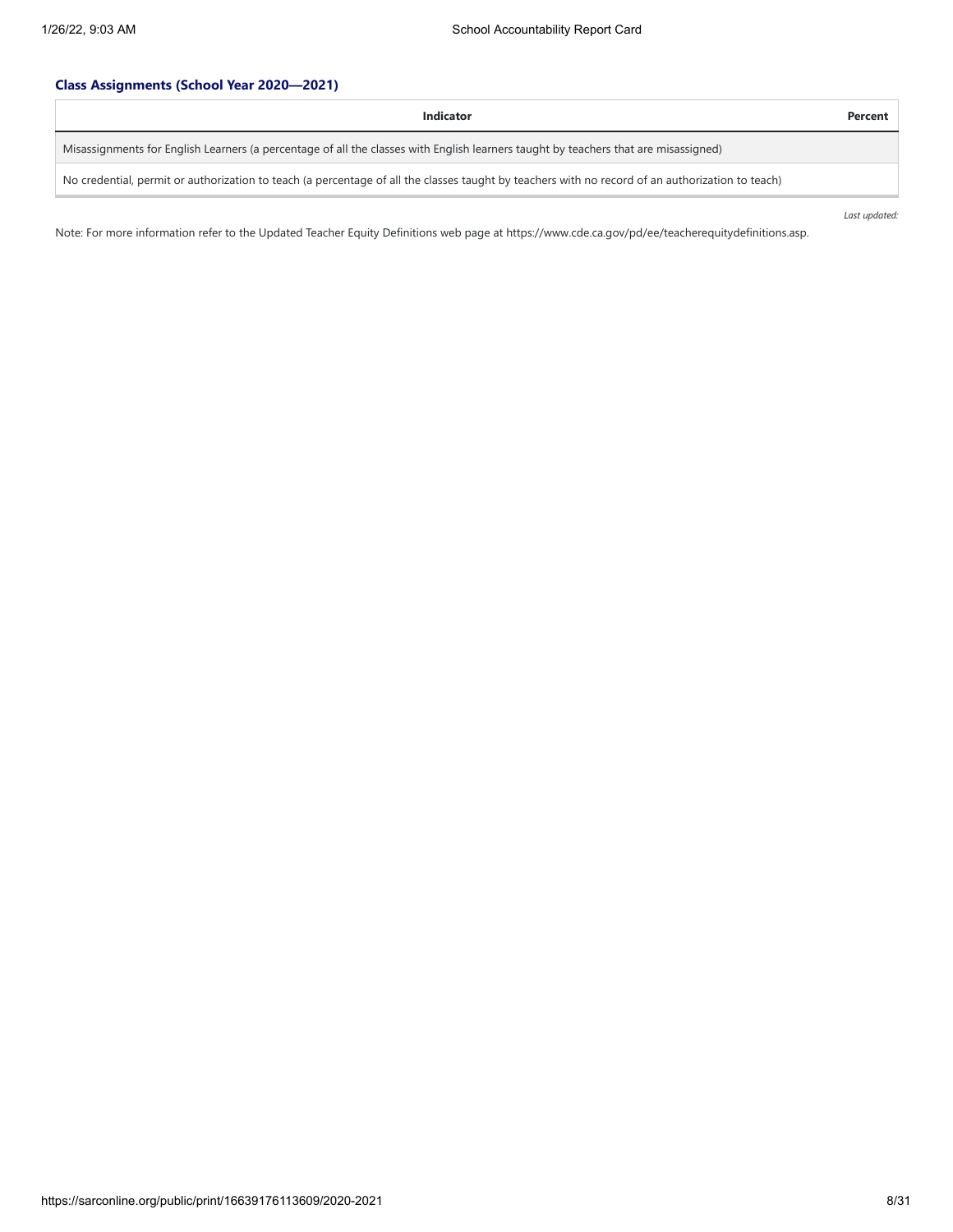## **Quality, Currency, Availability of Textbooks and Other Instructional Materials (School Year 2021—2022)**

Year and month in which the data were collected: January 2022

Hanford Elementary School District held a Public Hearing on September 23, 2015, and determined that each school within the District has sufficient and good quality textbooks, instructional materials, or science lab equipment pursuant to the settlement of Williams vs. The State of California. All students, including English learners, are given their own individual standards-aligned textbooks or instructional materials, or both, in core subjects for use in the classroom and to take home. Textbooks and supplementary materials are adopted according to the cycle developed by the State Department of Education, making textbooks used in the school the most current available. Materials approved for use by the State are reviewed by teachers and a recommendation is made to the School Board by a selection committee composed of teachers and administrators. All recommended materials are available for parent examination at the district prior to adoption.

| <b>Subject</b>                      | Textbooks and Other Instructional Materials/year of<br><b>Adoption</b> | <b>From Most Recent</b><br><b>Adoption?</b> | <b>Percent Students Lacking Own</b><br><b>Assigned Copy</b> |
|-------------------------------------|------------------------------------------------------------------------|---------------------------------------------|-------------------------------------------------------------|
| Reading/Language Arts               | TK: Houghton Mifflin Harcourt                                          | Yes                                         | 0%                                                          |
|                                     | K-1: Houghton Mifflin Harcourt                                         |                                             |                                                             |
|                                     | 2-6: Benchmark Advance                                                 |                                             |                                                             |
|                                     | 7-8 Houghton Mifflin Harcourt                                          |                                             |                                                             |
| Mathematics                         | TK: McGraw Hill                                                        | Yes                                         | 0%                                                          |
|                                     | K-5 Pearson                                                            |                                             |                                                             |
|                                     | 6-7 Big Ideas                                                          |                                             |                                                             |
|                                     | College Prepratory Math (CPM)                                          |                                             |                                                             |
| Science                             | K-5 TWIG Science                                                       | Yes                                         | 0%                                                          |
|                                     | 6-8: STEMscopes                                                        |                                             |                                                             |
| History-Social Science              | K-6: Studies Weekly                                                    | Yes                                         | 0%                                                          |
|                                     | 7-8 Pearson                                                            |                                             |                                                             |
| Foreign Language                    | N/A                                                                    |                                             | 0%                                                          |
| Health                              | N/A                                                                    |                                             | 0%                                                          |
| Visual and Performing Arts          | N/A                                                                    |                                             | 0%                                                          |
| Science Lab Eqpmt (Grades<br>$9-12$ | N/A                                                                    | N/A                                         | 0%                                                          |

Note: Cells with N/A values do not require data.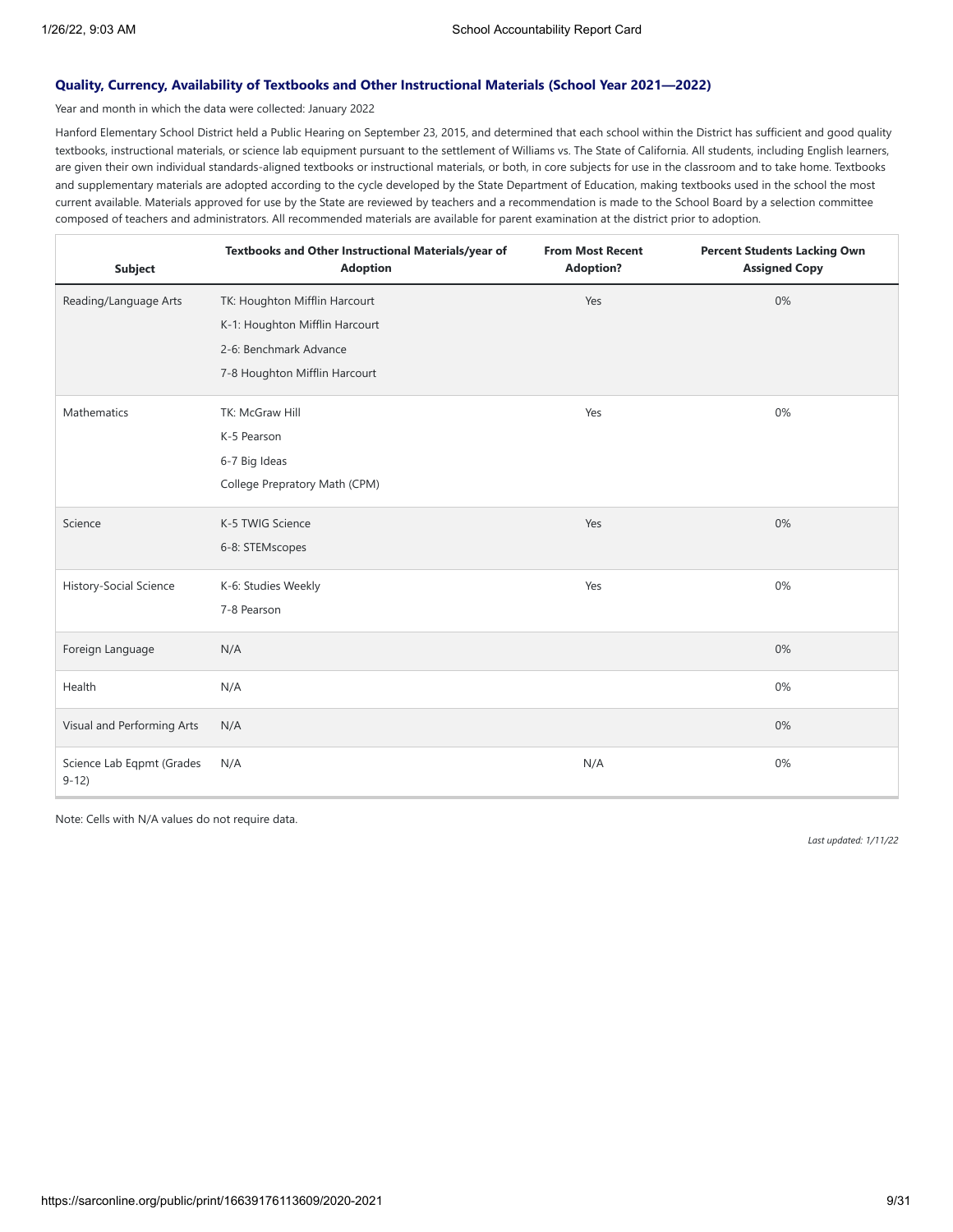#### **School Facility Conditions and Planned Improvements**

Martin Luther King Jr. Elementary School was constructed in 1994 and sits on approximately 13 acres of land. The school is comprised of 28 classrooms, a cafeteria, and a library.

All schools in the Hanford Elementary School District make great efforts to ensure that campuses are clean, safe, and functional. To assist in this effort, HESD uses the Facilities Inspection Tool (FIT) developed by the State of California OSPC. The results of this inspection are available at 714 N. White St. Hanford CA 93230. The Hanford Elementary School District maintenance and grounds staff ensures that repairs necessary to keep the schools in good working order are completed in a timely manner. The district uses a computerized work order system to efficiently process repair requests/orders. This allows prioritization of repair orders. The condition of facilities, play structures, grounds and other physical assets are monitored daily.

The Hanford Elementary School District has adopted cleanliness standards for all schools and other facilities.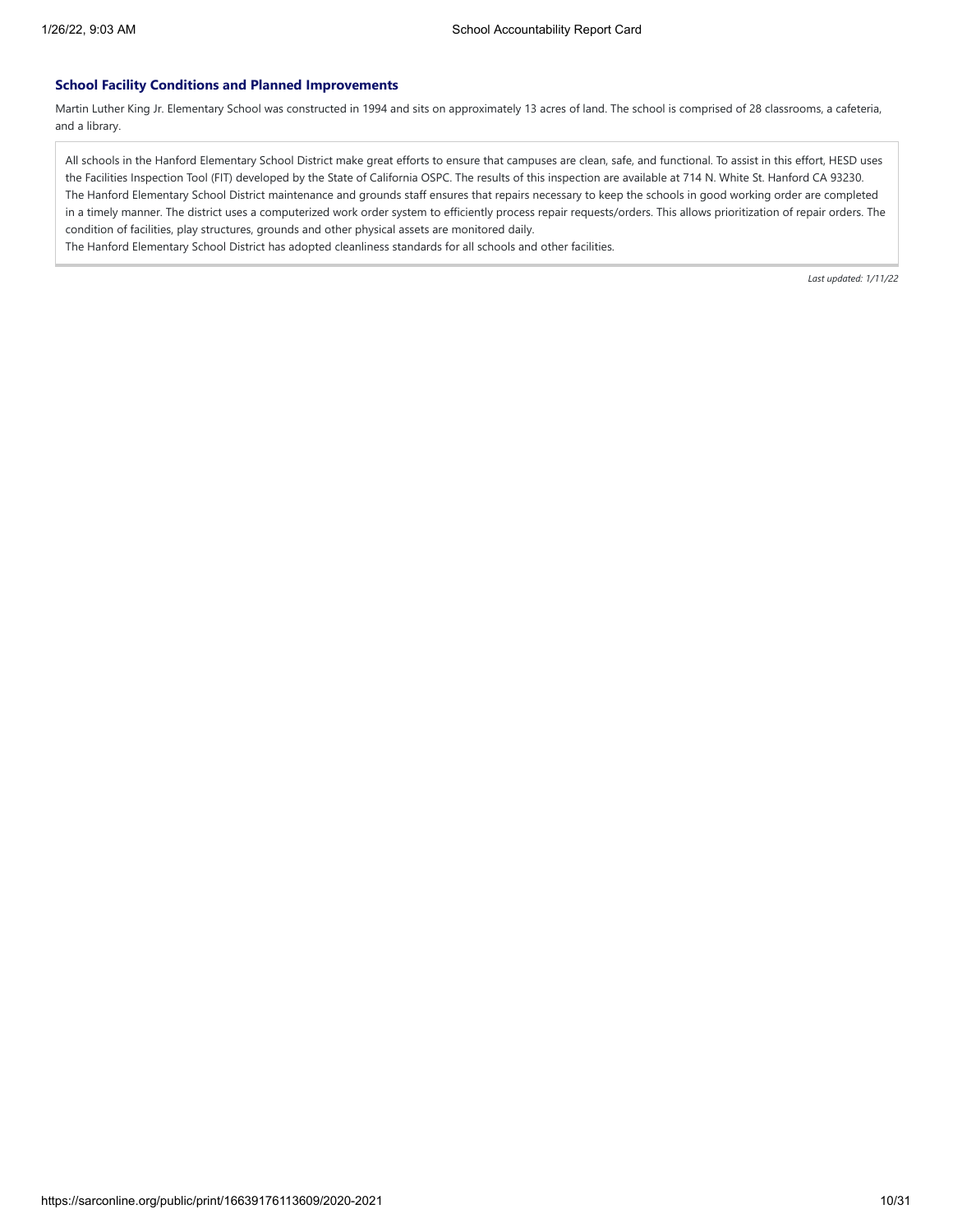## **School Facility Good Repair Status**

Using the most recently collected Facility Inspection Tool (FIT) data (or equivalent), provide the following:

- Determination of repair status for systems listed
- Description of any needed maintenance to ensure good repair
- The year and month in which the data were collected
- The rate for each system inspected
- The overall rating

Year and month of the most recent FIT report: July 2021

| <b>System Inspected</b>                                                | <b>Repair Needed and Action Taken or Planned</b><br>Rating |
|------------------------------------------------------------------------|------------------------------------------------------------|
| <b>Systems:</b> Gas Leaks, Mechanical/HVAC, Sewer                      | Good                                                       |
| <b>Interior: Interior Surfaces</b>                                     | Good                                                       |
| <b>Cleanliness:</b> Overall Cleanliness, Pest/Vermin Infestation       | Good                                                       |
| <b>Electrical: Electrical</b>                                          | Good                                                       |
| Restrooms/Fountains: Restrooms, Sinks/Fountains                        | Good                                                       |
| Safety: Fire Safety, Hazardous Materials                               | Good                                                       |
| <b>Structural:</b> Structural Damage, Roofs                            | Good                                                       |
| <b>External: Playground/School Grounds, Windows/Doors/Gates/Fences</b> | Good                                                       |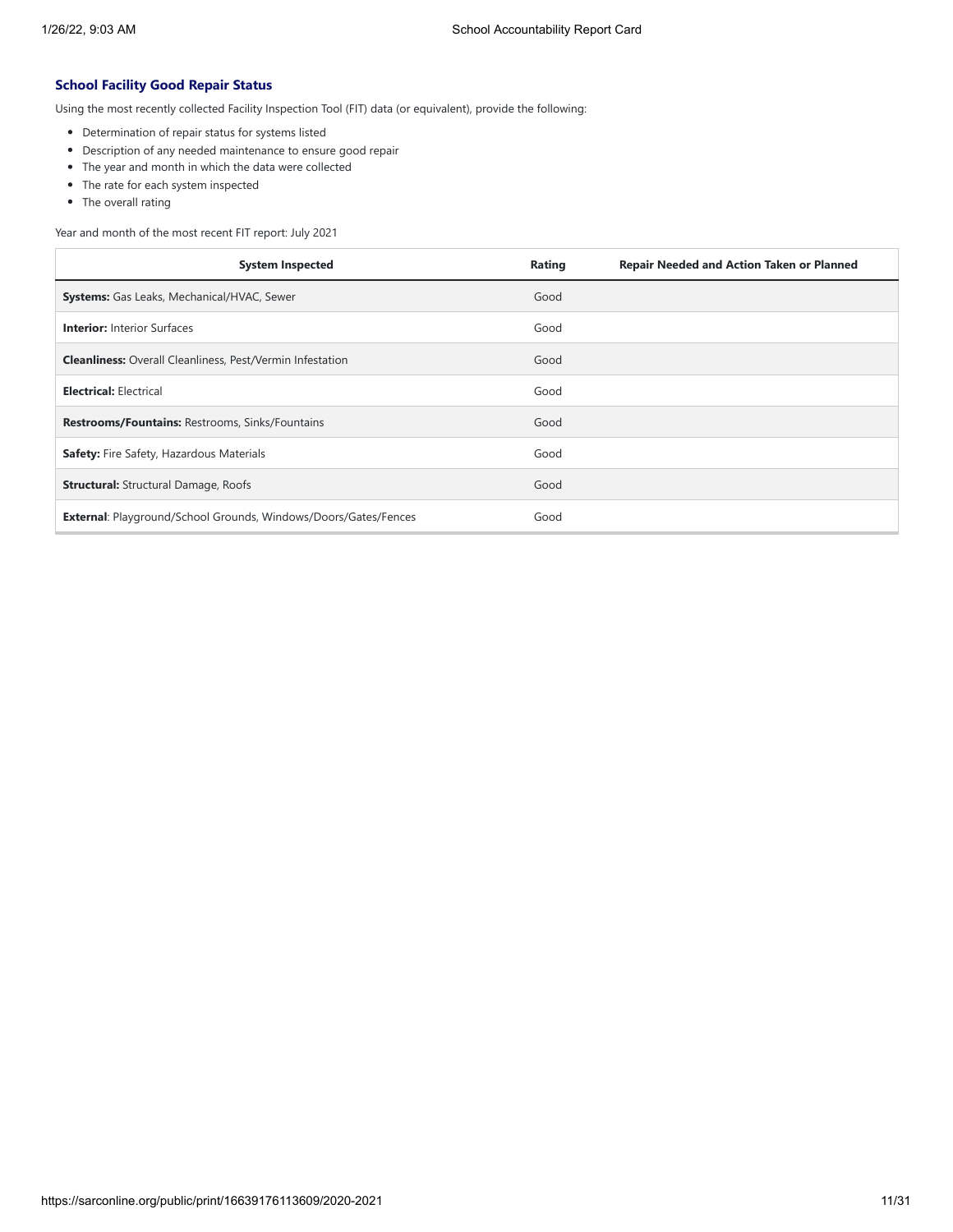# **Overall Facility Rate**

Year and month of the most recent FIT report: July 2021

Overall Rating **Exemplary** Exemplary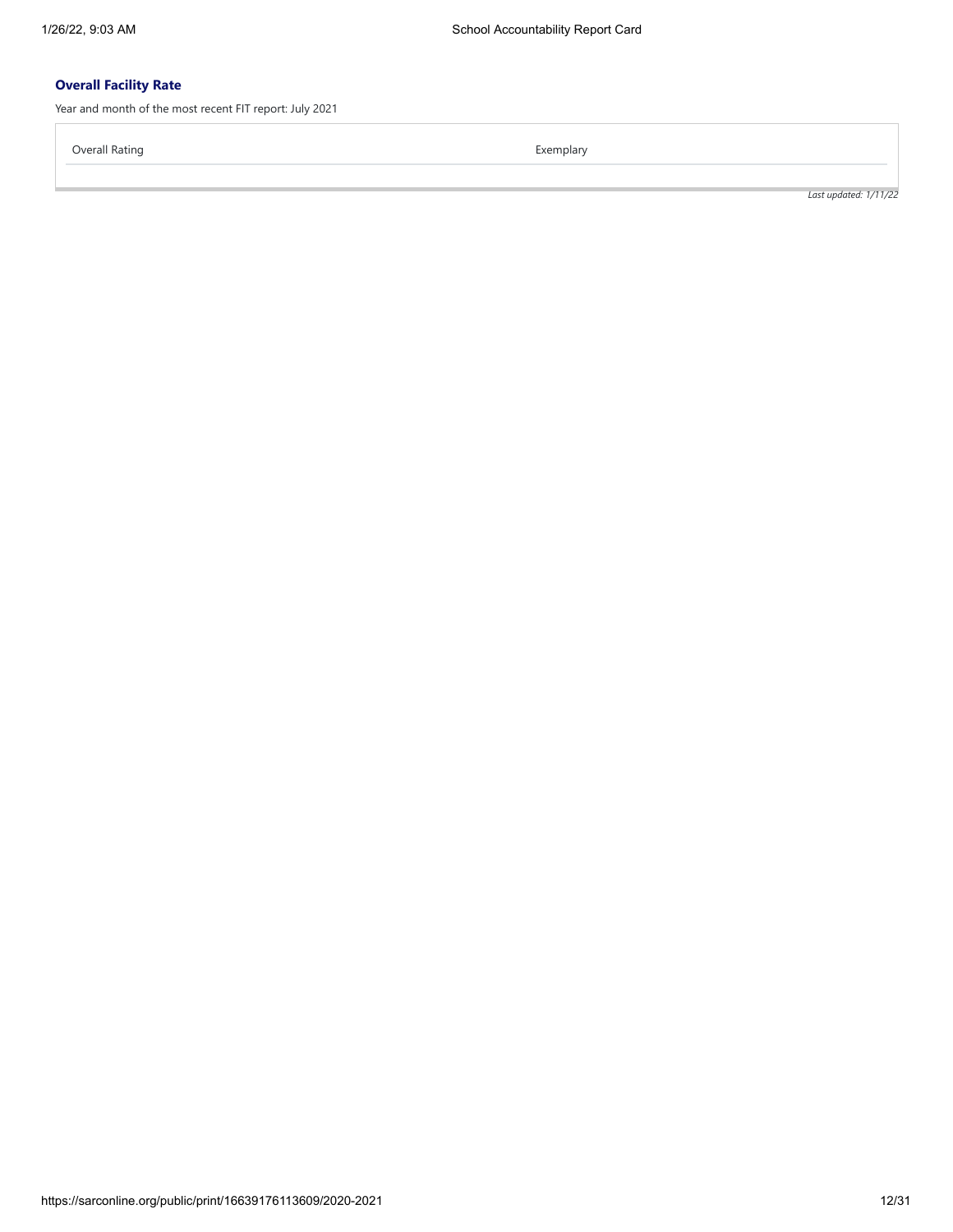# **B. Pupil Outcomes**

## **State Priority: Pupil Achievement**

The SARC provides the following information relevant to the State priority: Pupil Achievement (Priority 4):

**Statewide assessments** (i.e., California Assessment of Student Performance and Progress [CAASPP] System includes the Smarter Balanced Summative Assessments for students in the general education population and the California Alternate Assessments [CAAs] for English language arts/literacy [ELA] and mathematics given in grades three through eight and grade eleven. Only eligible students may participate in the administration of the CAAs. CAAs items are aligned with alternate achievement standards, which are linked with the Common Core State Standards [CCSS] for students with the most significant cognitive disabilities).

The CAASPP System encompasses the following assessments and student participation requirements:

- 1. **Smarter Balanced Summative Assessments and CAAs for ELA** in grades three through eight and grade eleven.
- 2. **Smarter Balanced Summative Assessments and CAAs for mathematics** in grades three through eight and grade eleven.
- 3. **California Science Test (CAST) and CAAs for Science** in grades five, eight, and once in high school (i.e., grade ten, eleven, or twelve).

#### **SARC Reporting in the 2020–2021 School Year Only**

Where the most viable option, LEAs were required to administer the statewide summative assessments for ELA and mathematics. Where a statewide summative assessment was not the most viable option for the LEA (or for one or more grade-level[s] within the LEA) due to the pandemic, LEAs were allowed to report results from a different assessment that met the criteria established by the State Board of Education (SBE) on March 16, 2021. The assessments were required to be:

- Aligned with CA CCSS for ELA and mathematics;
- Available to students in grades 3 through 8, and grade 11; and
- Uniformly administered across a grade, grade span, school, or district to all eligible students.
- **Options:** Note that the CAAs could only be administered in-person following health and safety requirements. If it was not viable for the LEA to administer the CAAs in person with health and safety guidelines in place, the LEA was directed to not administer the tests. There were no other assessment options available for the CAAs. Schools administered the Smarter Balanced Summative Assessments for ELA and mathematics, other assessments that meet the SBE criteria, or a combination of both, and they could only choose one of the following:
	- Smarter Balanced ELA and mathematics summative assessments;
	- Other assessments meeting the SBE criteria; or
	- Combination of Smarter Balanced ELA and mathematics summative assessments and other assessments.
- **College and Career Ready:** The percentage of students who have successfully completed courses that satisfy the requirements for entrance to the University of California and the California State University, or career technical education sequences or programs of study.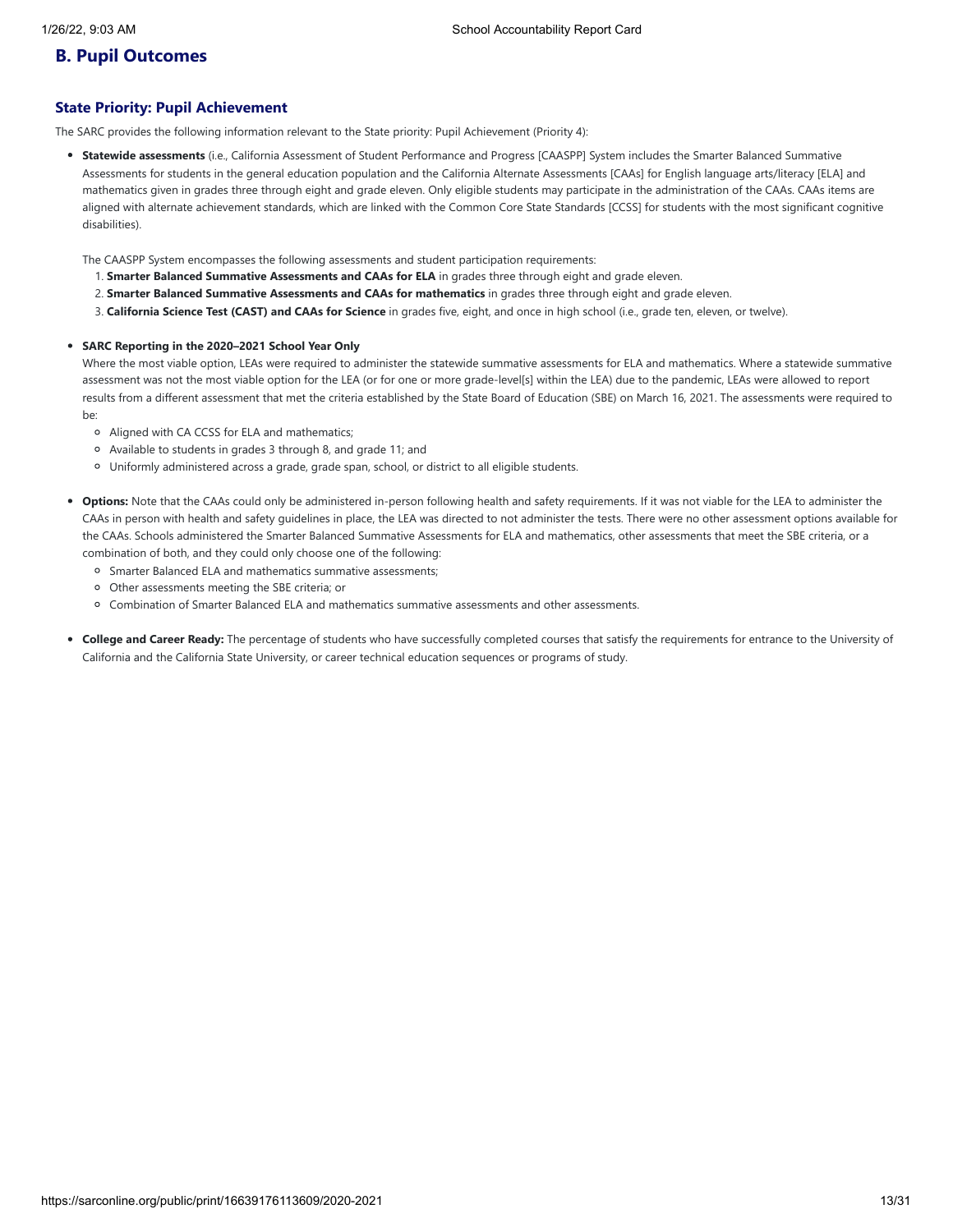## **CAASPP Test Results in ELA and Mathematics for All Students**

## **Grades Three through Eight and Grade Eleven taking and completing a state-administered assessment Percentage of Students Meeting or Exceeding the State Standard**

| <b>Subject</b>                                       | School<br>2019-2020 | School<br>2020-2021 | <b>District</b><br>2019-2020 | <b>District</b><br>2020-2021 | <b>State</b><br>2019-2020 | <b>State</b><br>2020-2021 |
|------------------------------------------------------|---------------------|---------------------|------------------------------|------------------------------|---------------------------|---------------------------|
| English Language Arts / Literacy (grades 3-8 and 11) | N/A                 | N/A                 | N/A                          | N/A                          | N/A                       | N/A                       |
| Mathematics (grades 3-8 and 11)                      | N/A                 | N/A                 | N/A                          | N/A                          | N/A                       | N/A                       |

Note: The 2019–2020 data cells with N/A values indicate that the 2019–2020 data are not available due to the COVID-19 pandemic and resulting summative test suspension. The Executive Order N-30-20 was issued which waived the assessment, accountability, and reporting requirements for the 2019–2020 school year. Note: The 2020–2021 data cells have N/A values because these data are not comparable to other year data due to the COVID-19 pandemic during the 2020–2021 school year. Where the CAASPP assessments in ELA and/or mathematics is not the most viable option, the LEAs were allowed to administer local assessments. Therefore, the 2020–2021 data between school years for the school, district, state are not an accurate comparison. As such, it is inappropriate to compare results of the 2020–2021 school year to other school years.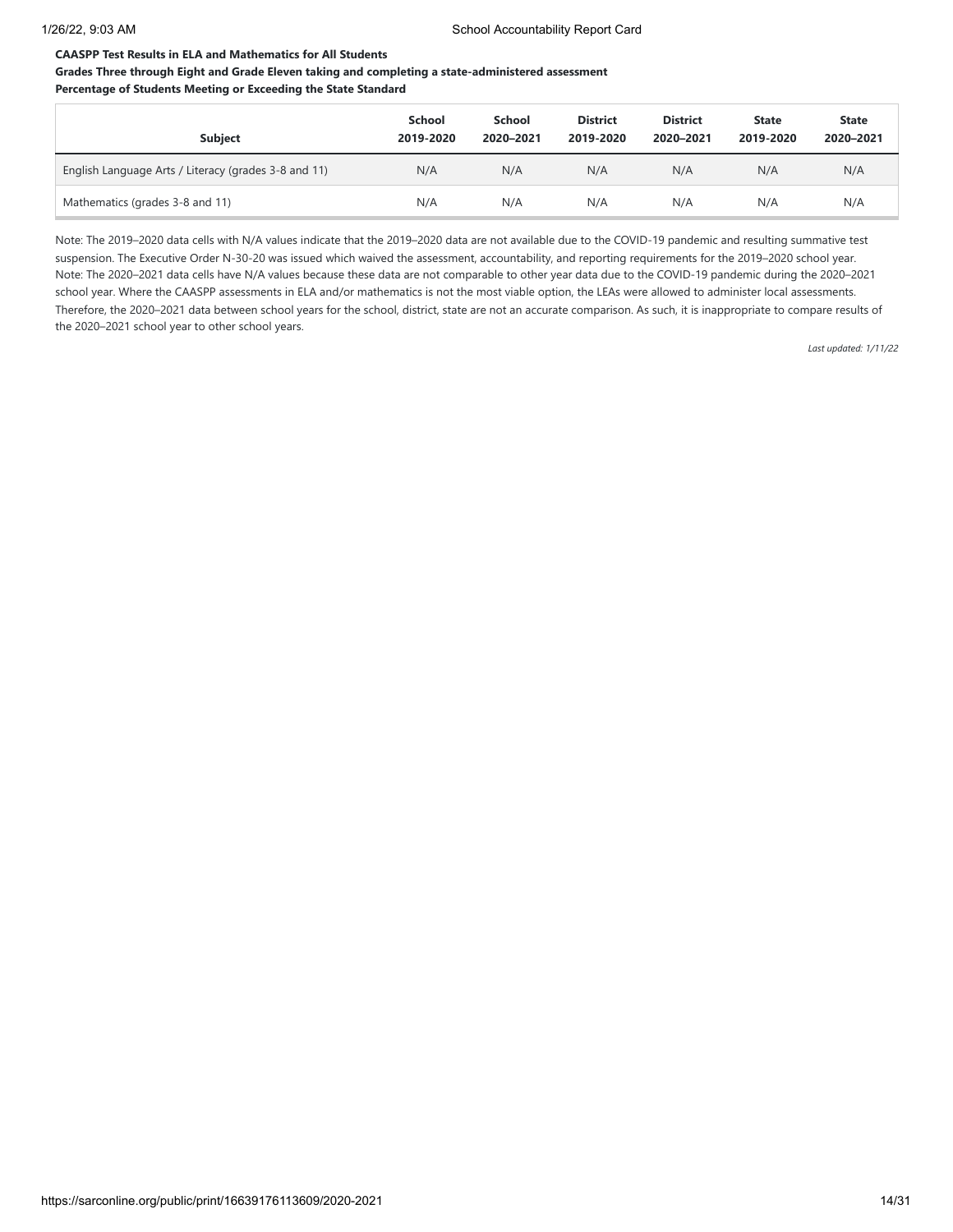## **CAASPP Test Results in ELA by Student Group for students taking and completing a state-administered assessment Grades Three through Eight and Grade Eleven (School Year 2020—2021)**

| <b>Student Group</b>                                 | <b>Total</b><br><b>Enrollment</b> | <b>Number</b><br><b>Tested</b> | Percent<br><b>Tested</b>                            | Percent<br><b>Not</b><br><b>Tested</b> | Percent<br>Met or<br><b>Exceeded</b> |
|------------------------------------------------------|-----------------------------------|--------------------------------|-----------------------------------------------------|----------------------------------------|--------------------------------------|
| All Students                                         | 343                               | 250                            | 72.89                                               | 27.11                                  | 35.34                                |
| Female                                               | 173                               | 124                            | 71.68                                               | 28.32                                  | 43.90                                |
| Male                                                 | 170                               | 126                            | 74.12                                               | 25.88                                  | 26.98                                |
| American Indian or Alaska Native                     | $-$                               | $\sim$ $\sim$                  | $\sim$ $\sim$                                       | $-$                                    | $\overline{\phantom{a}}$ .           |
| Asian                                                | $\qquad \qquad -$                 | $ -$                           | $-$                                                 | $-$                                    | $- -$                                |
| <b>Black or African American</b>                     | 11                                | 8                              | 72.73                                               | 27.27                                  | $\overline{\phantom{a}}$ .           |
| Filipino                                             | $-\,-$                            | $-\,-$                         | $-\,-$                                              | $-\,-$                                 | $\qquad \qquad -$                    |
| Hispanic or Latino                                   | 297                               | 213                            | 71.72                                               | 28.28                                  | 35.68                                |
| Native Hawaiian or Pacific Islander                  | $\overline{\phantom{m}}$          | $- -$                          | $\overline{\phantom{a}}$                            | $- -$                                  | $\overline{\phantom{a}}$ .           |
| Two or More Races                                    | $\sim$                            | $\sim$ $\sim$                  | $\sim$                                              | $-$                                    | $\overline{\phantom{a}}$ .           |
| White                                                | 16                                | 14                             | 87.50                                               | 12.50                                  | 38.46                                |
| English Learners                                     | 117                               | 77                             | 65.81                                               | 34.19                                  | 19.48                                |
| Foster Youth                                         | $-\,-$                            | $ -$                           | $\hspace{0.05cm} -\hspace{0.05cm} -\hspace{0.05cm}$ | $-\,-$                                 | $-\,-$                               |
| Homeless                                             |                                   |                                |                                                     |                                        |                                      |
| Military                                             | $-$                               | $ -$                           | $-$                                                 | $-\,-$                                 | $-\,-$                               |
| Socieconomically Disadvantages                       | 260                               | 188                            | 72.31                                               | 27.69                                  | 32.09                                |
| <b>Students Receiving Migrant Education Services</b> | $ -$                              | $-\,-$                         | $\overline{\phantom{a}}$                            | $-\,-$                                 | $-\,-$                               |
| <b>Students with Disabilities</b>                    | 29                                | 25                             | 86.21                                               | 13.79                                  | 8.00                                 |

Note: N/T values indicate that this school did not test students using the CAASPP for ELA.

Note: Double dashes (--) appear in the table when the number of students is ten or less, either because the number of students in this category is too small for statistical accuracy or to protect student privacy.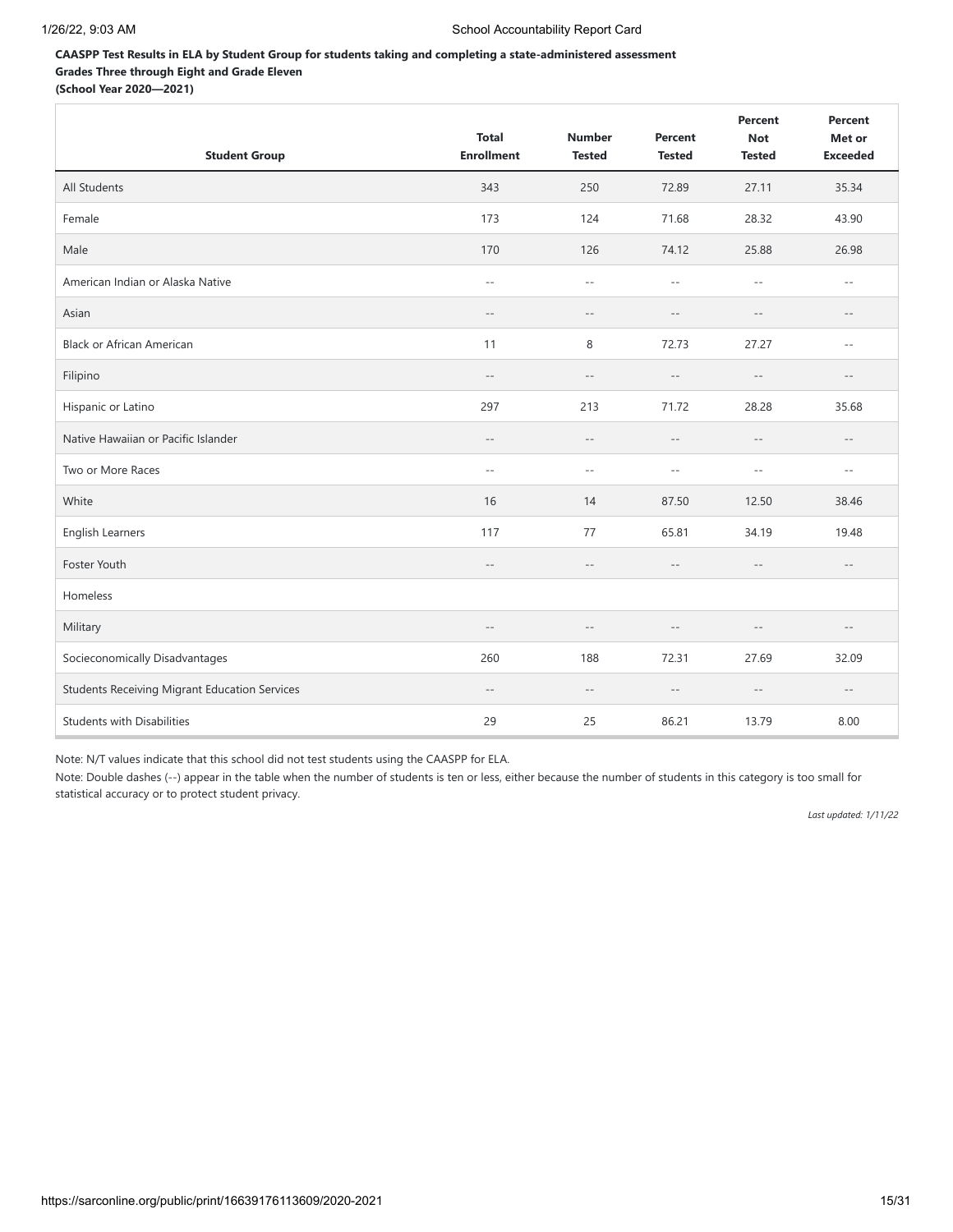# **CAASPP Test Results in Mathematics by Student Group for students taking and completing a state-administered assessment Grades Three through Eight and Grade Eleven**

**(School Year 2020—2021)**

| <b>Student Group</b>                                 | <b>Total</b><br><b>Enrollment</b> | <b>Number</b><br><b>Tested</b>                      | Percent<br><b>Tested</b>                      | Percent<br><b>Not</b><br><b>Tested</b> | Percent<br>Met or<br><b>Exceeded</b> |
|------------------------------------------------------|-----------------------------------|-----------------------------------------------------|-----------------------------------------------|----------------------------------------|--------------------------------------|
| All Students                                         | 343                               | 254                                                 | 74.05                                         | 25.95                                  | 19.44                                |
| Female                                               | 173                               | 127                                                 | 73.41                                         | 26.59                                  | 20.63                                |
| Male                                                 | 170                               | 127                                                 | 74.71                                         | 25.29                                  | 18.25                                |
| American Indian or Alaska Native                     | $\overline{\phantom{m}}$          | $\sim$ $-$                                          | $\mathord{\hspace{1pt}\text{--}\hspace{1pt}}$ | $- -$                                  | $ -$                                 |
| Asian                                                | $\overline{\phantom{m}}$ .        | $-\,-$                                              | $\overline{\phantom{m}}$ .                    | $\qquad \qquad -$                      | $-\,-$                               |
| <b>Black or African American</b>                     | 11                                | 9                                                   | 81.82                                         | 18.18                                  | $ -$                                 |
| Filipino                                             | $\qquad \qquad -$                 | $\overline{\phantom{a}}$                            | $-\,-$                                        | $-$                                    | $-\,-$                               |
| Hispanic or Latino                                   | 297                               | 216                                                 | 72.73                                         | 27.27                                  | 18.60                                |
| Native Hawaiian or Pacific Islander                  | $\overline{\phantom{m}}$          | $\hspace{0.05cm} -\hspace{0.05cm} -\hspace{0.05cm}$ | $-\,-$                                        | $\qquad \qquad -$                      | $-\,-$                               |
| Two or More Races                                    | $\sim$ $\sim$                     | $\overline{\phantom{a}}$ .                          | $-$                                           | $-$                                    | $-$                                  |
| White                                                | 16                                | 14                                                  | 87.50                                         | 12.50                                  | 23.08                                |
| English Learners                                     | 117                               | 77                                                  | 65.81                                         | 34.19                                  | 9.09                                 |
| Foster Youth                                         | $-\,-$                            | $ -$                                                | $-\,-$                                        | $-\,-$                                 | $-\,-$                               |
| Homeless                                             |                                   |                                                     |                                               |                                        |                                      |
| Military                                             | $-$                               | $- -$                                               | $-$                                           | $-$                                    | $- -$                                |
| Socieconomically Disadvantages                       | 260                               | 192                                                 | 73.85                                         | 26.15                                  | 16.84                                |
| <b>Students Receiving Migrant Education Services</b> | $-\,-$                            | $-\,-$                                              | $-$                                           | $\qquad \qquad -$                      | $\overline{\phantom{a}}$             |
| <b>Students with Disabilities</b>                    | 29                                | 23                                                  | 79.31                                         | 20.69                                  | 0.00                                 |

Note: N/T values indicate that this school did not test students using the CAASPP for Mathematics.

Note: Double dashes (--) appear in the table when the number of students is ten or less, either because the number of students in this category is too small for statistical accuracy or to protect student privacy.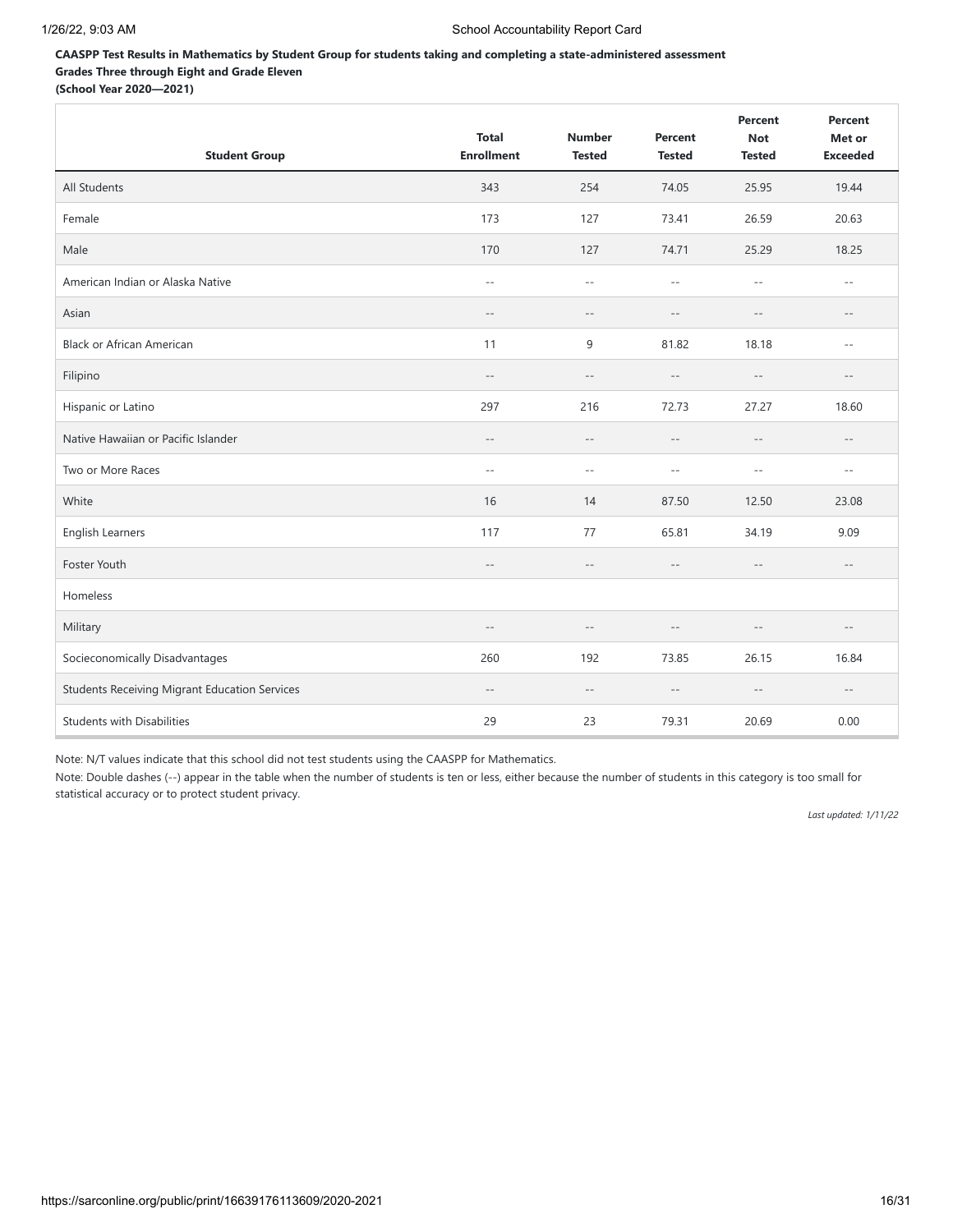# **CAASPP Test Results in Science for All Students**

# **Grades Five, Eight and High School**

**Percentage of Students Meeting or Exceeding the State Standard**

| <b>Subject</b>                         | <b>School</b> | School    | <b>District</b> | <b>District</b> | <b>State</b> | <b>State</b> |
|----------------------------------------|---------------|-----------|-----------------|-----------------|--------------|--------------|
|                                        | 2019-2020     | 2020-2021 | 2019-2020       | 2020-2021       | 2019-2020    | 2020-2021    |
| Science (grades 5, 8, and high school) | N/A           | 10.91     | N/A             | 19.12           | N/A          | 28.72        |

Note: The 2019–2020 data cells with N/A values indicate that the 2019–2020 data are not available due to the COVID-19 pandemic and resulting summative testing suspension. The Executive Order N-30-20 was issued which waived the assessment, accountability, and reporting requirements for the 2019–2020 school year. Note: For any 2020–2021 data cells with N/T values indicate that this school did not test students using the CAASPP Science.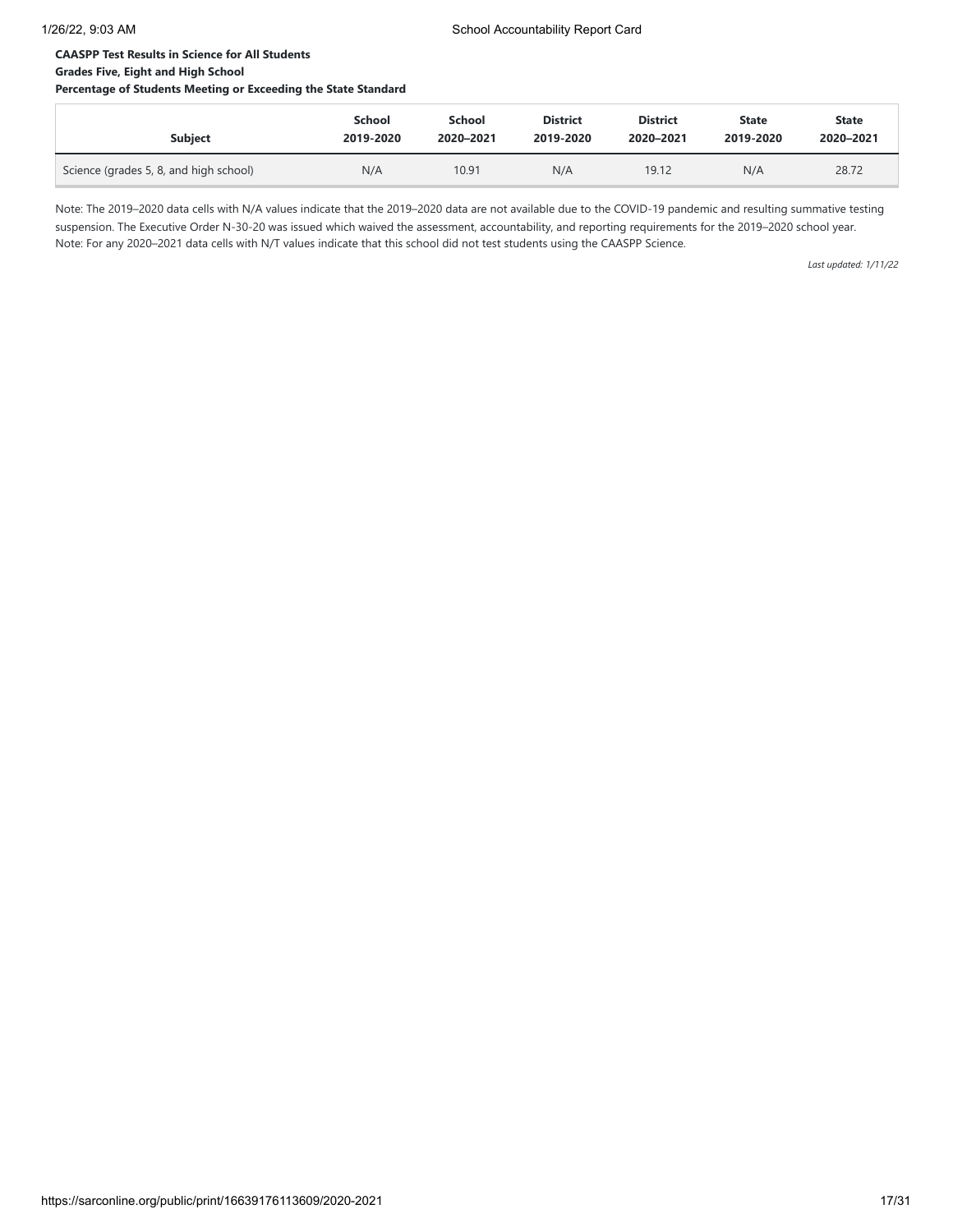# **CAASPP Test Results in Science by Student Group**

**Grades Five, Eight and High School (School Year 2020—2021)**

| <b>Student Group</b>                                 | <b>Total</b><br><b>Enrollment</b> | <b>Number</b><br><b>Tested</b> | Percent<br><b>Tested</b>   | Percent<br><b>Not</b><br><b>Tested</b> | Percent<br>Met or<br><b>Exceeded</b> |
|------------------------------------------------------|-----------------------------------|--------------------------------|----------------------------|----------------------------------------|--------------------------------------|
| All Students                                         | 97                                | 56                             | 57.73                      | 42.27                                  | 10.91                                |
| Female                                               | 55                                | 33                             | 60.00                      | 40.00                                  | 3.13                                 |
| Male                                                 | 42                                | 23                             | 54.76                      | 45.24                                  | 21.74                                |
| American Indian or Alaska Native                     | $\mathbf 0$                       | $\mathbf 0$                    | $\mathbf 0$                | $\boldsymbol{0}$                       | $\mathbf 0$                          |
| Asian                                                | $-\,-$                            | $-\,-$                         | $\overline{\phantom{a}}$ . | $\qquad \qquad -$                      | $-\,-$                               |
| <b>Black or African American</b>                     | $-$                               | $\overline{\phantom{m}}$ .     | $-$                        | $-$                                    | $- -$                                |
| Filipino                                             | $-$                               | $-\,-$                         |                            | $-$                                    | $\overline{\phantom{a}}$ .           |
| Hispanic or Latino                                   | 83                                | 44                             | 53.01                      | 46.99                                  | 6.98                                 |
| Native Hawaiian or Pacific Islander                  | $\mathbf 0$                       | $\mathbf 0$                    | $\mathbf 0$                | $\mathbf 0$                            | $\mathbf 0$                          |
| Two or More Races                                    | $\mathbf 0$                       | $\boldsymbol{0}$               | $\mathbf 0$                | $\boldsymbol{0}$                       | 0                                    |
| White                                                | $-$                               | $\overline{\phantom{m}}$       | $- -$                      | $-$                                    | $\overline{\phantom{a}}$ .           |
| English Learners                                     | 34                                | 18                             | 52.94                      | 47.06                                  | 0.00                                 |
| Foster Youth                                         | $-\,-$                            | $-\,-$                         | $-\,-$                     | $\qquad \qquad -$                      | $\qquad \qquad -$                    |
| Homeless                                             |                                   |                                |                            |                                        |                                      |
| Military                                             | $\mathbf 0$                       | $\mathbf 0$                    | $\mathsf{O}\xspace$        | $\mathbf 0$                            | $\boldsymbol{0}$                     |
| Socieconomically Disadvantages                       | 73                                | 41                             | 56.16                      | 43.84                                  | 2.44                                 |
| <b>Students Receiving Migrant Education Services</b> | $\overline{\phantom{m}}$ .        | $-\,-$                         | $-\,-$                     | $-$                                    | $- -$                                |
| <b>Students with Disabilities</b>                    | $\overline{a}$                    | $ -$                           | $-1$                       | $\overline{a}$                         | $- -$                                |

Note: N/T values indicate that this school did not test students using the CAASPP for Science.

*Last updated: 1/11/22*

## **State Priority: Other Pupil Outcomes**

The SARC provides the following information relevant to the State priority: Other Pupil Outcomes (Priority 8):

Pupil outcomes in the subject area of physical education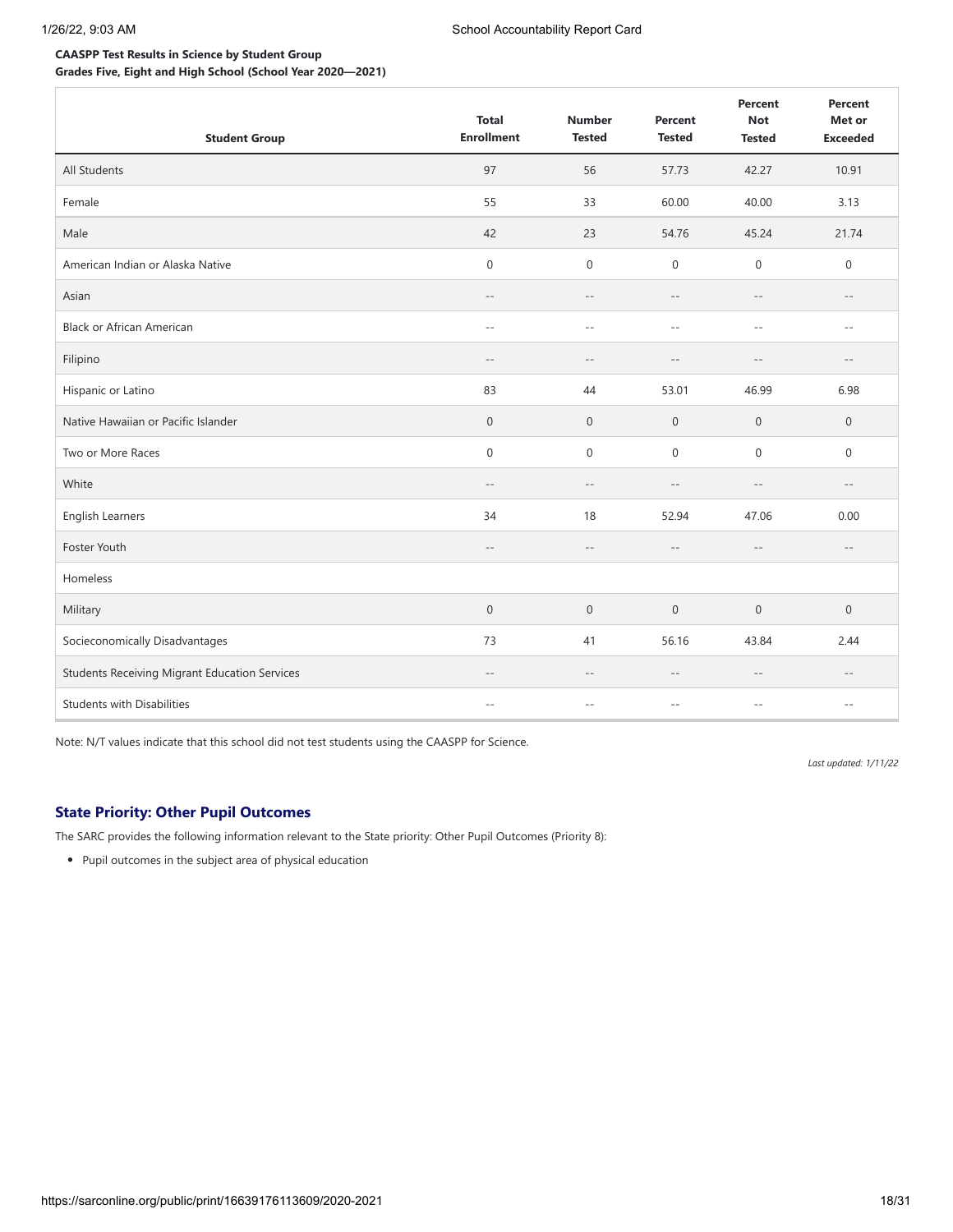## **California Physical Fitness Test Results (School Year 2020—2021)**

| <b>Grade Level</b> | Percentage of<br><b>Students Meeting</b><br><b>Four of Six</b><br><b>Fitness Standards</b> | Percentage of<br><b>Students Meeting</b><br><b>Five of Six</b><br><b>Fitness Standards</b> | Percentage of<br><b>Students Meeting</b><br>Six of Six<br><b>Fitness Standards</b> |
|--------------------|--------------------------------------------------------------------------------------------|--------------------------------------------------------------------------------------------|------------------------------------------------------------------------------------|
|                    | N/A                                                                                        | N/A                                                                                        | N/A                                                                                |
|                    | N/A                                                                                        | N/A                                                                                        | N/A                                                                                |
| 9                  | N/A                                                                                        | N/A                                                                                        | N/A                                                                                |

Note: Due to the COVID-19 crisis, the Physical Fitness Test was suspended during the 2020–2021 school year and therefore no data are reported.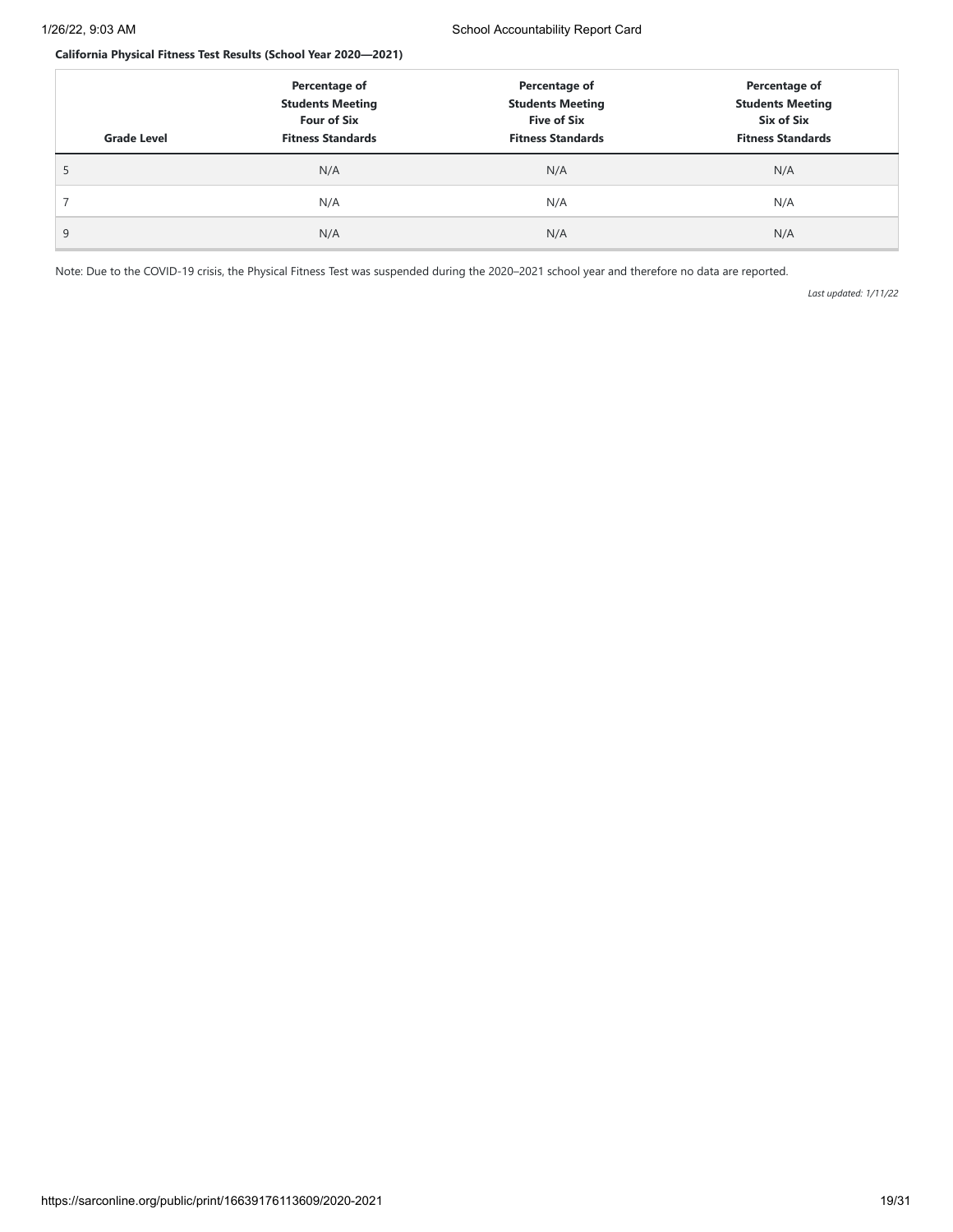# **C. Engagement**

## **State Priority: Parental Involvement**

The SARC provides the following information relevant to the State priority: Parental Involvement (Priority 3):

Efforts the school district makes to seek parent input in making decisions for the school district and each school site

## **Opportunities for Parental Involvement (School Year 2021-2022)**

undefined

# **State Priority: Pupil Engagement**

The SARC provides the following information relevant to the State priority: Pupil Engagement (Priority 5):

- High school dropout rates; and
- High school graduation rates
- Chronic Absenteeism

## **Chronic Absenteeism by Student Group**

**(School Year 2020—2021)**

| <b>Student Group</b>                                 | <b>Cumulative</b><br><b>Enrollment</b> | Chronic<br><b>Absenteeism</b><br>Eligible<br><b>Enrollment</b> | <b>Chronic</b><br>Absenteeism<br>Count | <b>Chronic</b><br><b>Absenteeism</b><br>Rate |
|------------------------------------------------------|----------------------------------------|----------------------------------------------------------------|----------------------------------------|----------------------------------------------|
| <b>All Students</b>                                  | 726                                    | 705                                                            | 80                                     | 11.3                                         |
| Female                                               | 356                                    | 345                                                            | 36                                     | 10.4                                         |
| Male                                                 | 370                                    | 360                                                            | 44                                     | 12.2                                         |
| American Indian or Alaska Native                     | 8                                      | 8                                                              | $\mathbf{1}$                           | 12.2                                         |
| Asian                                                | $\overline{2}$                         | $\overline{c}$                                                 | $\mathbf 0$                            | 0.0                                          |
| <b>Black or African American</b>                     | 22                                     | 22                                                             | 3                                      | 13.6                                         |
| Filipino                                             | 9                                      | 9                                                              | $\mathbf 0$                            | 0.0                                          |
| Hispanic or Latino                                   | 611                                    | 595                                                            | 66                                     | 11.1                                         |
| Native Hawaiian or Pacific Islander                  | $\overline{2}$                         | $\overline{2}$                                                 | $\mathsf{O}\xspace$                    | 0.0                                          |
| Two or More Races                                    | 16                                     | 14                                                             | $\overline{c}$                         | 14.3                                         |
| White                                                | 53                                     | 50                                                             | 8                                      | 16.0                                         |
| English Learners                                     | 252                                    | 246                                                            | 19                                     | 7.7                                          |
| Foster Youth                                         | 17                                     | 13                                                             | 3                                      | 23.1                                         |
| Homeless                                             | 8                                      | 6                                                              | 3                                      | 50.0                                         |
| Socieconomically Disadvantages                       | 583                                    | 563                                                            | 75                                     | 13.3                                         |
| <b>Students Receiving Migrant Education Services</b> | 25                                     | 23                                                             | 4                                      | 17.4                                         |
| <b>Students with Disabilities</b>                    | 64                                     | 62                                                             | 5                                      | 8.1                                          |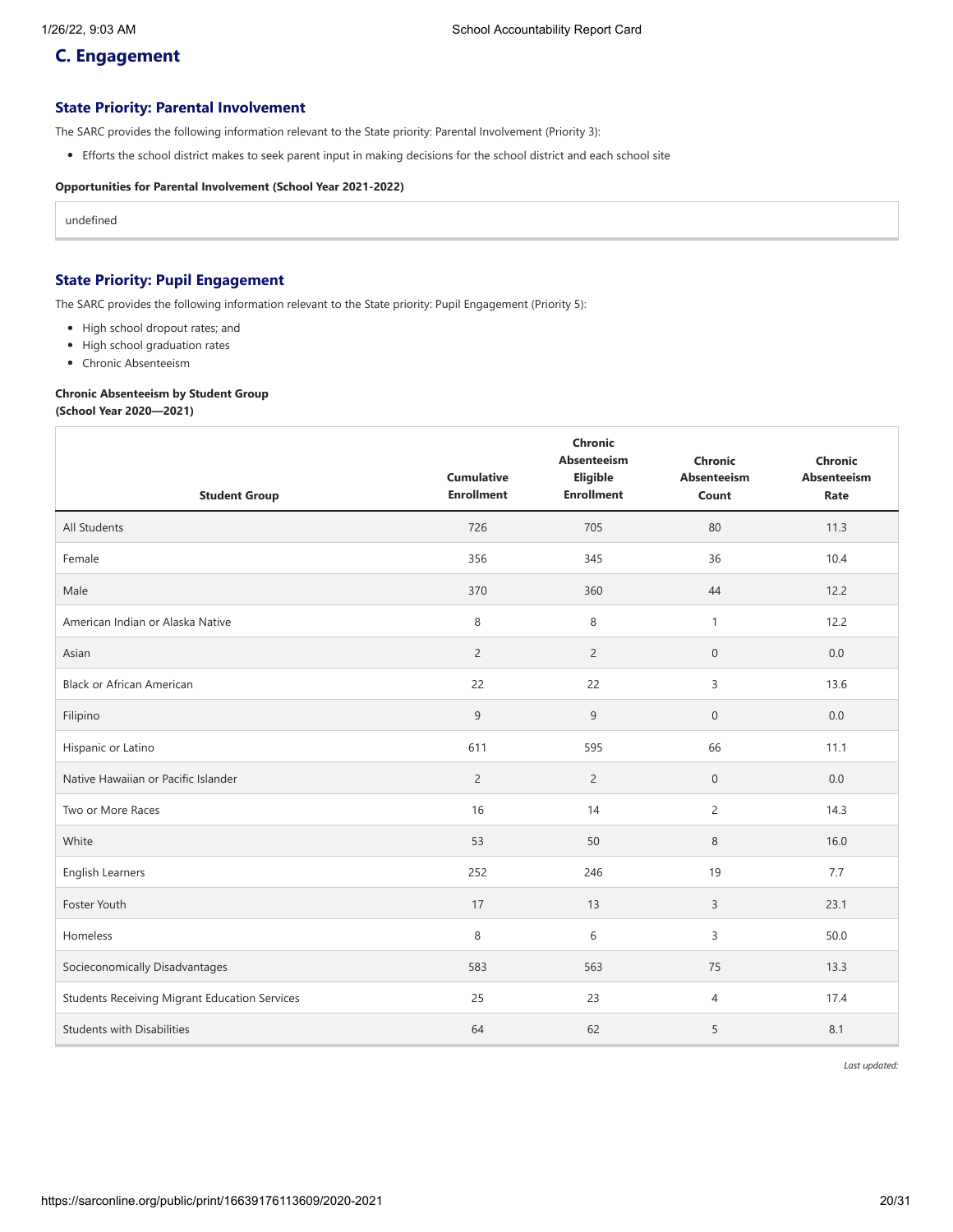# **State Priority: School Climate**

The SARC provides the following information relevant to the State priority: School Climate (Priority 6):

- Pupil suspension rates;
- Pupil expulsion rates; and
- Other local measures on the sense of safety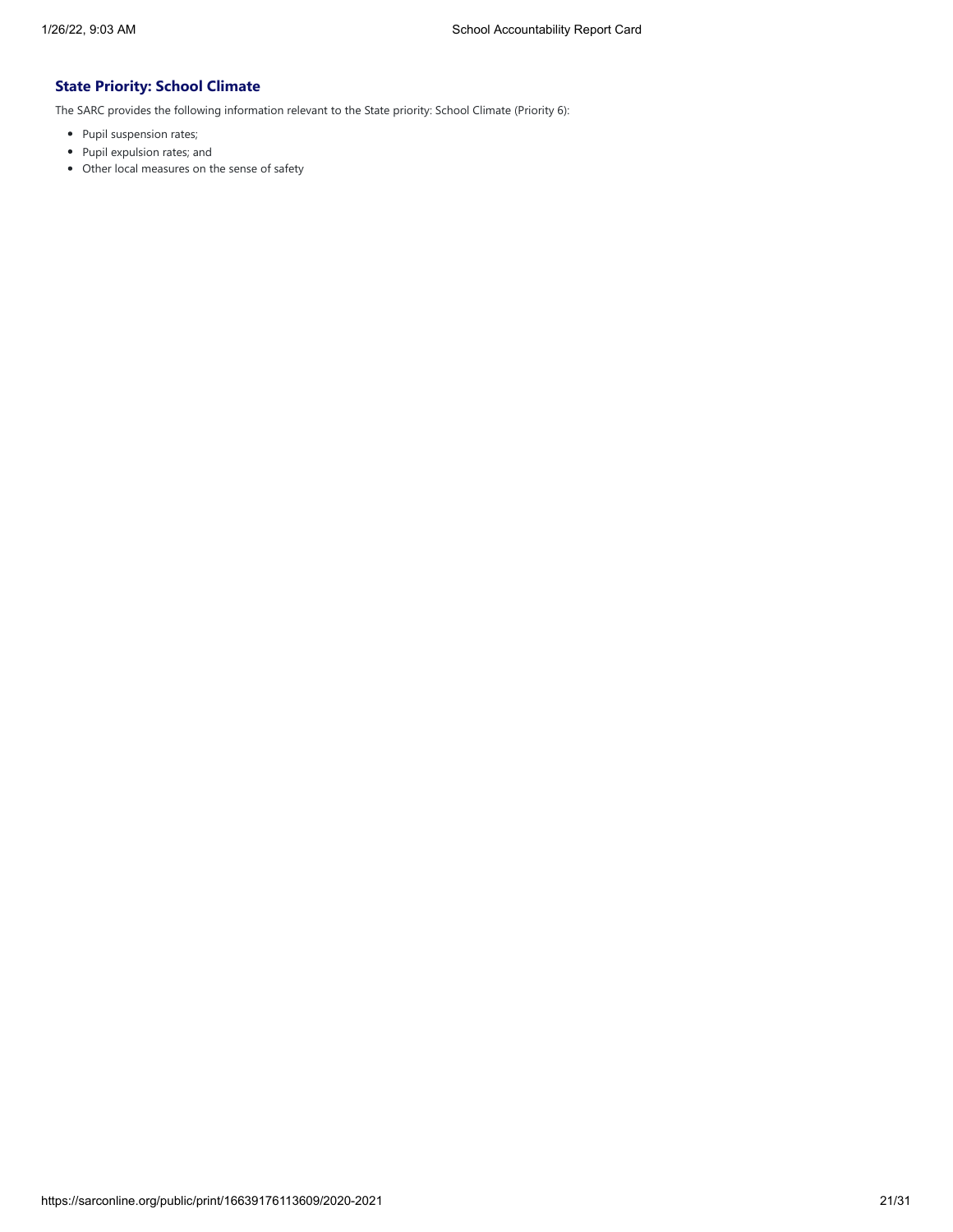#### **Suspensions and Expulsions**

#### **(data collected between July through June, each full school year respectively)**

Students at King Elementary School are guided by specific rules and classroom expectations that promote respect, cooperation, courtesy and acceptance of others. The goal of King Elementary School discipline program is to carry out these rules in a fair, firm, and supportive manner in order to safeguard each student's right to the finest education we can provide, to hold distractions to a minimum, and to eliminate behavior that disrupts the learning process. This will benefit all students by allowing them to go to school free from unnecessary interruption.

Parents and student are informed of school rules and discipline policies through the Parent/Student Handbook and the Conduct Code which are sent home at the beginning of the school year and through monthly newsletters.

| Rate        | School<br>2018-2019 | School<br>2020-2021 | <b>District</b><br>2018-2019 | <b>District</b><br>2020-2021 | <b>State</b><br>2018-2019 | <b>State</b><br>2020-2021 |
|-------------|---------------------|---------------------|------------------------------|------------------------------|---------------------------|---------------------------|
| Suspensions | 3.06%               |                     | 2.71%                        |                              | 3.47%                     |                           |
| Expulsions  | 0.00%               |                     | 0.46%                        | 0.08%                        |                           |                           |

Note: Data collected during the 2020–21 school year may not be comparable to earlier years of this collection due to differences in learning mode instruction in response to the COVID-19 pandemic.

## **Suspensions and Expulsions for School Year 2019—2020 Only**

**(data collected between July through February, partial school year due to the COVID-19 pandemic)**

| Rate        | School<br>2019-2020 | <b>District</b><br>2019-2020 | <b>State</b><br>2019-2020 |
|-------------|---------------------|------------------------------|---------------------------|
| Suspensions | 3.35%               | 2.90%                        | 2.45%                     |
| Expulsions  | 0.00%               | 0.08%                        | 0.05%                     |

Note: The 2019–2020 suspensions and expulsions rate data are not comparable to other year data because the 2019–2020 school year is a partial school year due to the COVID-19 crisis. As such, it would be inappropriate to make any comparisons in rates of suspensions and expulsions in the 2019–2020 school year compared to other school years.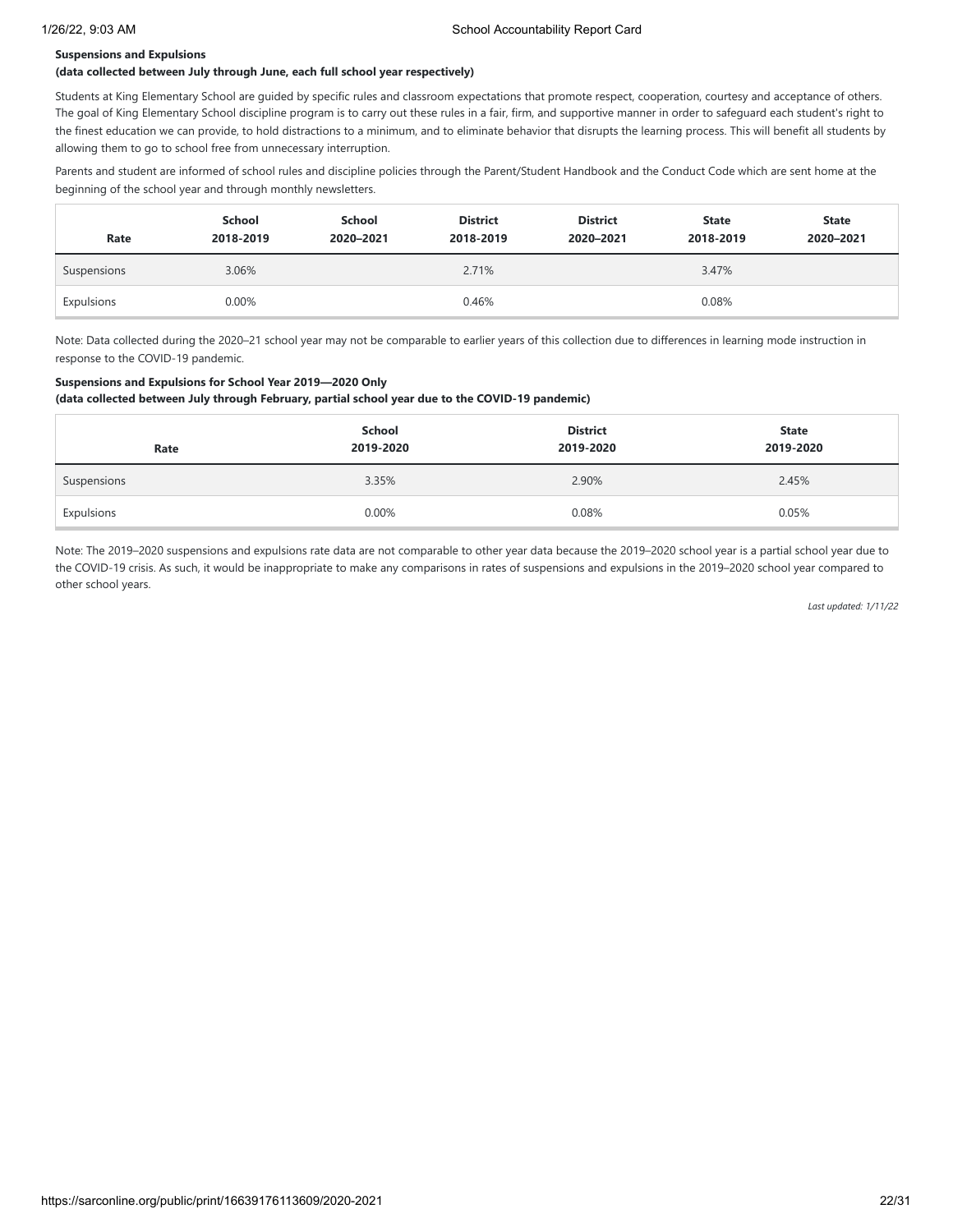# **Suspensions and Expulsions by Student Group**

**(School Year 2020—2021)**

| <b>Student Group</b>                                 | <b>Suspensions</b><br>Rate | <b>Expulsions</b><br>Rate |
|------------------------------------------------------|----------------------------|---------------------------|
| All Students                                         | $\mathbf 0$                | $\mathbf 0$               |
| Female                                               | $\mathbf 0$                | $\mathbf{0}$              |
| Male                                                 | $\mathbf 0$                | $\mathbf 0$               |
| Non-Binary                                           | $\mathsf{O}\xspace$        | $\mathsf{O}\xspace$       |
| American Indian or Alaska Native                     | $\mathbf 0$                | $\mathbf 0$               |
| Asian                                                | 0                          | $\mathbf 0$               |
| <b>Black or African American</b>                     | $\mathbf 0$                | $\mathbf 0$               |
| Filipino                                             | $\mathsf{O}\xspace$        | $\mathbf 0$               |
| Hispanic or Latino                                   | $\boldsymbol{0}$           | $\mathbf 0$               |
| Native Hawaiian or Pacific Islander                  | $\mathbf 0$                | $\boldsymbol{0}$          |
| Two or More Races                                    | $\boldsymbol{0}$           | $\mathbf 0$               |
| White                                                | $\boldsymbol{0}$           | $\mathbf 0$               |
| English Learners                                     | $\boldsymbol{0}$           | $\mathbf 0$               |
| Foster Youth                                         | 0                          | 0                         |
| Homeless                                             | $\boldsymbol{0}$           | $\mathbf 0$               |
| Socieconomically Disadvantages                       | 0                          | $\mathbf 0$               |
| <b>Students Receiving Migrant Education Services</b> | $\mathbf 0$                | $\mathbf 0$               |
| <b>Students with Disabilities</b>                    | $\mathbf 0$                | $\mathbf 0$               |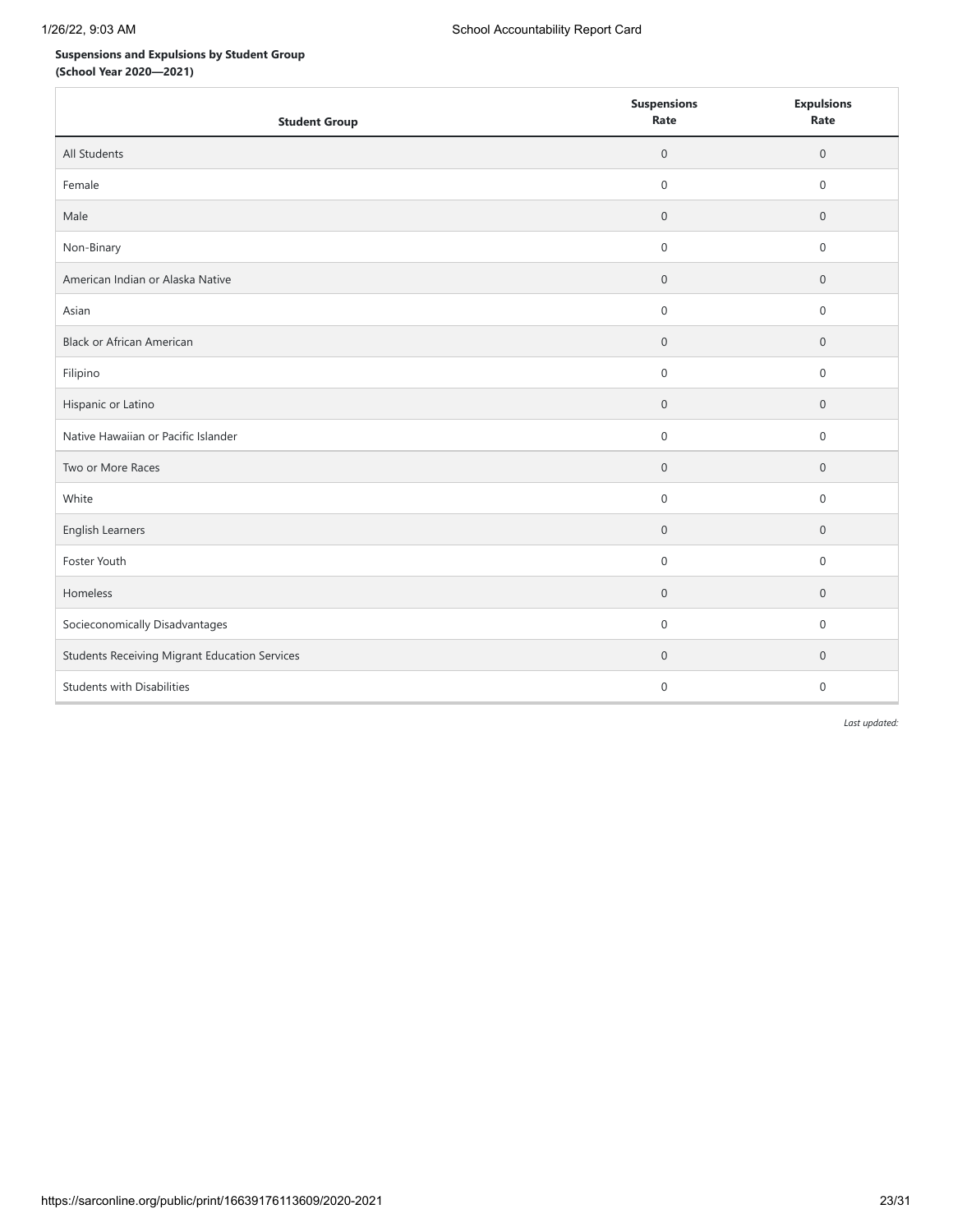# **School Safety Plan (School Year 2021-2022)**

The school has a comprehensive safety plan that covers processes and procedures that are to be followed in the event of an emergency. The plan covers all types of emergencies. This plan is available in the school office for public review. The safety plan has been reviewed by the school site council and approved by the HESD Board of Trustees. The district has a school safety committee that reviews the school plan. The safety committee has representatives from each school site. This committee meets quarterly.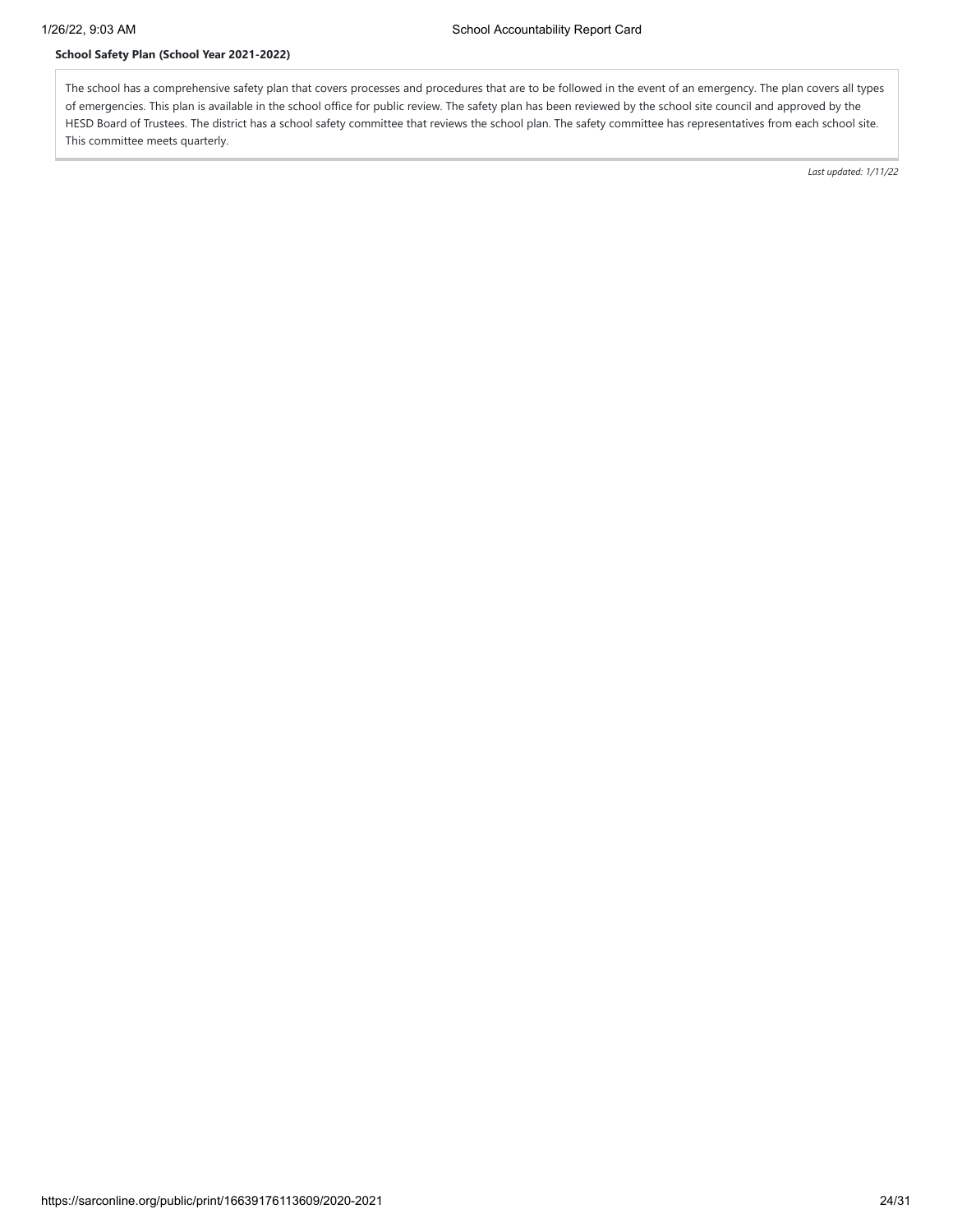# **D. Other SARC information**

The information in this section is required to be in the SARC but is not included in the state priorities for LCFF.

#### **Average Class Size and Class Size Distribution (Elementary) School Year 2018—2019**

| <b>Grade Level</b> | <b>Average Class Size</b> | <b>Number of Classes *1-20</b> | <b>Number of Classes *21-32</b> | Number of Classes 33+ |
|--------------------|---------------------------|--------------------------------|---------------------------------|-----------------------|
| К                  | 22.00                     |                                | 4                               |                       |
|                    | 20.00                     | 3                              |                                 |                       |
| $\overline{2}$     | 25.00                     |                                | $\overline{4}$                  |                       |
| 3                  | 23.00                     |                                | $\overline{4}$                  |                       |
| 4                  | 29.00                     |                                | 3                               |                       |
|                    | 29.00                     |                                | 3                               |                       |
| 6                  | 31.00                     |                                | 3                               |                       |
| Other**            |                           |                                |                                 | 0                     |

\* Number of classes indicates how many classes fall into each size category (a range of total students per class).

\*\* "Other" category is for multi-grade level classes.

#### **Average Class Size and Class Size Distribution (Elementary) School Year 2019—2020**

| <b>Grade Level</b> | <b>Average Class Size</b> | <b>Number of Classes *1-20</b> | Number of Classes *21-32 | Number of Classes 33+ |
|--------------------|---------------------------|--------------------------------|--------------------------|-----------------------|
| К                  | 22.00                     |                                | 4                        |                       |
|                    | 23.00                     |                                | 4                        |                       |
| 2                  | 18.00                     | $\overline{4}$                 |                          |                       |
| 3                  | 23.00                     |                                | 4                        |                       |
| 4                  | 30.00                     |                                | 3                        |                       |
| 5                  | 28.00                     |                                | 3                        |                       |
| 6                  | 28.00                     |                                | 3                        |                       |
| Other**            |                           |                                |                          |                       |

\* Number of classes indicates how many classes fall into each size category (a range of total students per class).

\*\* "Other" category is for multi-grade level classes.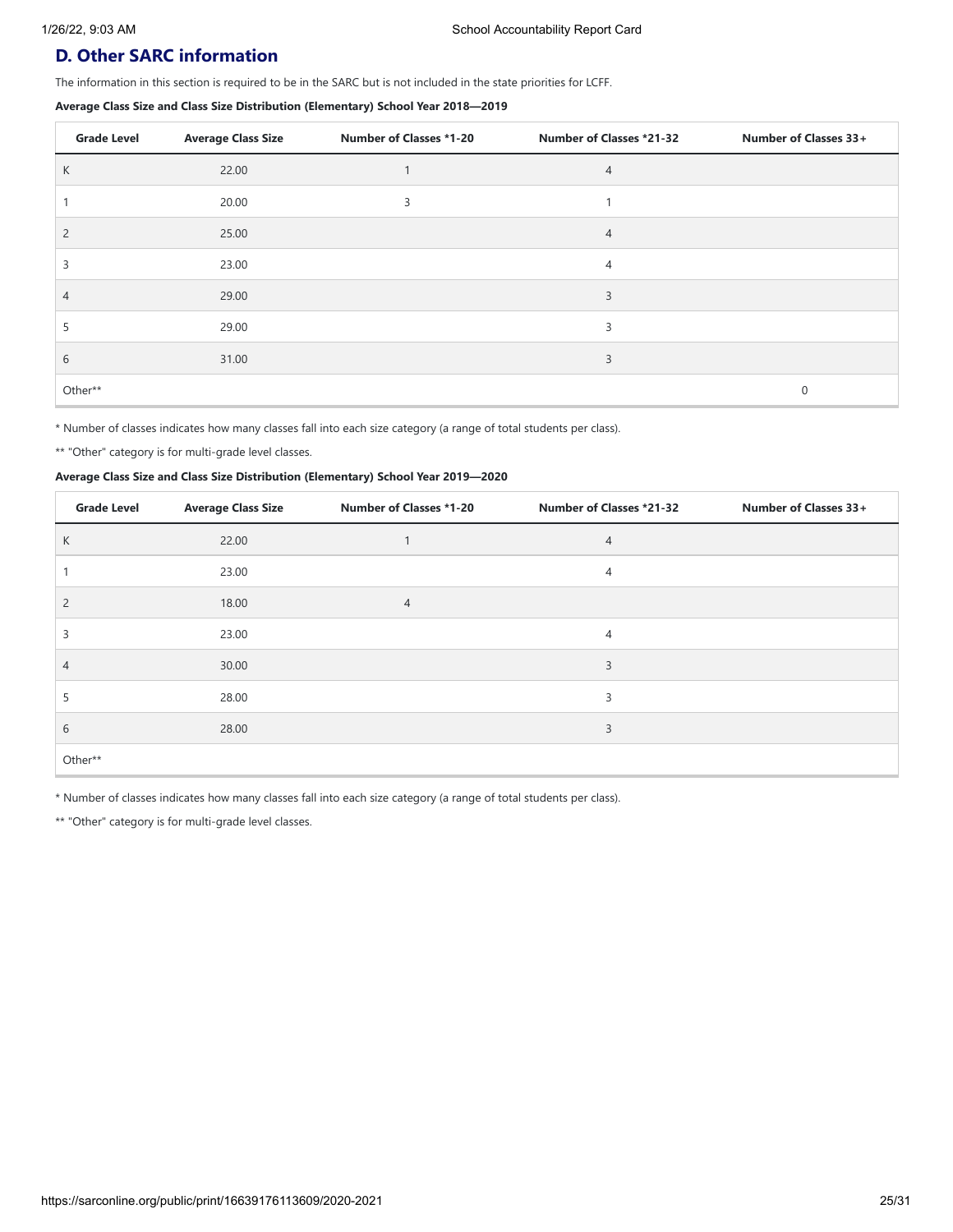**Average Class Size and Class Size Distribution (Elementary) School Year 2020–2021**

| <b>Grade Level</b> | <b>Average Class Size</b> | <b>Number of Classes *1-20</b> | Number of Classes *21-32 | Number of Classes 33+ |
|--------------------|---------------------------|--------------------------------|--------------------------|-----------------------|
| K                  | 21.00                     |                                | 4                        |                       |
|                    | 22.00                     |                                | 3                        |                       |
| $\overline{2}$     | 24.00                     |                                | $\overline{4}$           |                       |
| 3                  | 19.00                     | 3                              |                          |                       |
| 4                  | 29.00                     |                                | 3                        |                       |
| 5                  | 31.00                     |                                | $\overline{c}$           |                       |
| 6                  | 27.00                     |                                | 3                        |                       |
| Other**            | 23.00                     |                                |                          |                       |

\* Number of classes indicates how many classes fall into each size category (a range of total students per class).

\*\* "Other" category is for multi-grade level classes.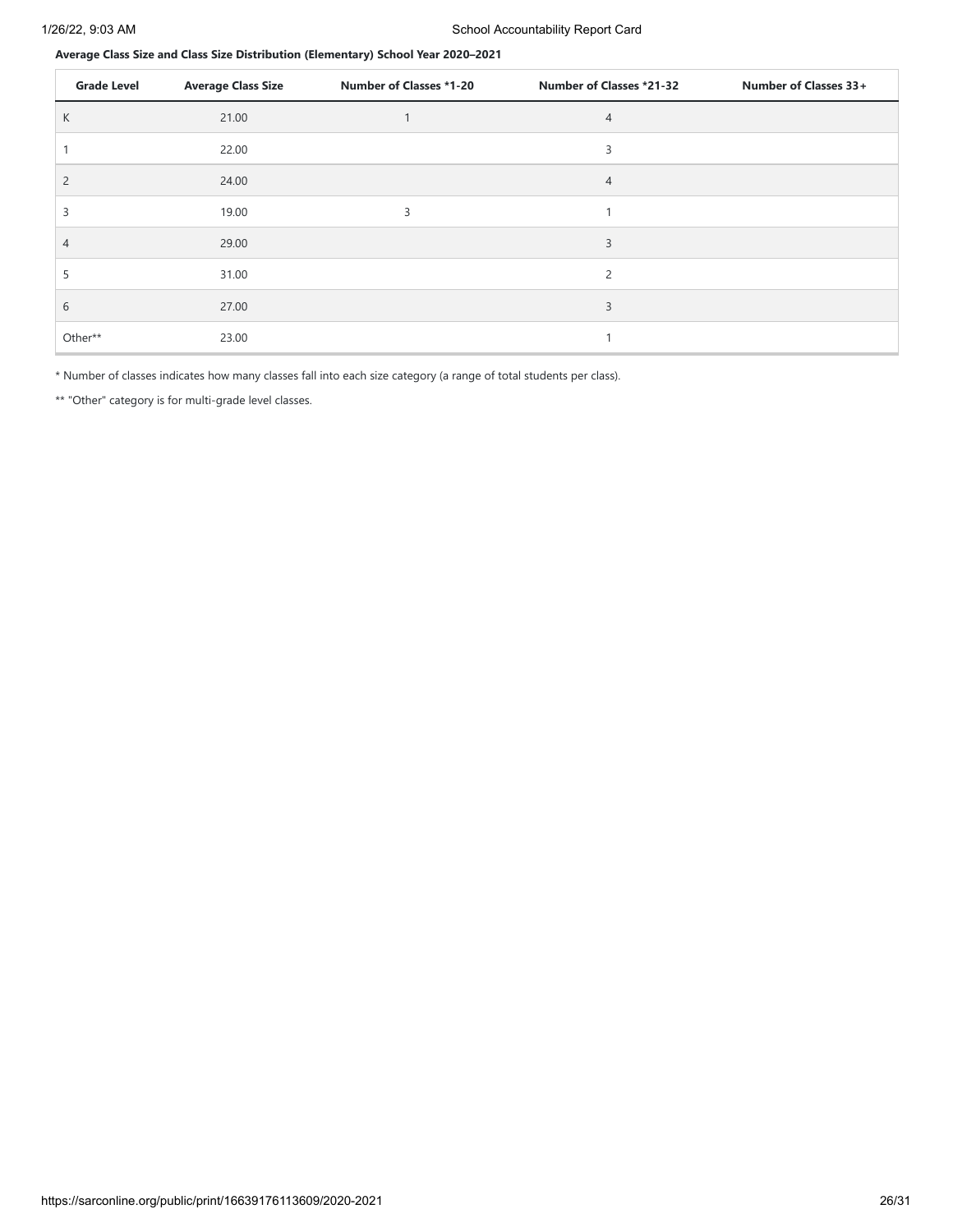# **Ratio of Pupils to Academic Counselor (School Year 2020—2021)**

| Title                         | <b>Ratio</b> |
|-------------------------------|--------------|
| Pupils to Academic Counselor* | 2100.0       |

*Last updated: 1/1/00*

\* One full time equivalent (FTE) equals one staff member working full time; one FTE could also represent two staff members who each work 50 percent of full time.

## **Student Support Services Staff (School Year 2020—2021)**

| <b>Title</b>                                                  | Number of FTE* Assigned to School |
|---------------------------------------------------------------|-----------------------------------|
| Counselor (Academic, Social/Behavioral or Career Development) | 0.37                              |
| Library Media Teacher (Librarian)                             | 0.00                              |
| Library Media Services Staff (Paraprofessional)               | 0.69                              |
| Psychologist                                                  | 0.63                              |
| Social Worker                                                 | 0.09                              |
| Nurse                                                         | 1.20                              |
| Speech/Language/Hearing Specialist                            | 0.00                              |
| Resource Specialist (non-teaching)                            | 1.00                              |
| Other                                                         | 1.00                              |

#### *Last updated: 1/1/00*

\* One full time equivalent (FTE) equals one staff member working full time; one FTE could also represent two staff members who each work 50 percent of full time.

#### **Expenditures Per Pupil and School Site Teacher Salaries (Fiscal Year 2019—2020)**

| Level                                                   | <b>Total Expenditures Per</b><br><b>Pupil</b> | <b>Expenditures Per Pupil</b><br>(Restricted) | <b>Expenditures Per Pupil</b><br>(Unrestricted) | <b>Average Teacher</b><br><b>Salary</b> |
|---------------------------------------------------------|-----------------------------------------------|-----------------------------------------------|-------------------------------------------------|-----------------------------------------|
| School Site                                             | \$6319.00                                     | \$462.00                                      | \$5858.00                                       | \$75597.00                              |
| <b>District</b>                                         | N/A                                           | N/A                                           | \$10075.00                                      | \$82938.00                              |
| Percent Difference – School Site and<br><b>District</b> | N/A                                           | N/A                                           | $-42.00\%$                                      | $-8.90\%$                               |
| State                                                   | N/A                                           | N/A                                           | \$8443.83                                       | \$85863.00                              |
| Percent Difference - School Site and<br><b>State</b>    | N/A                                           | N/A                                           | $-30.60\%$                                      | $-12.00\%$                              |

Note: Cells with N/A values do not require data.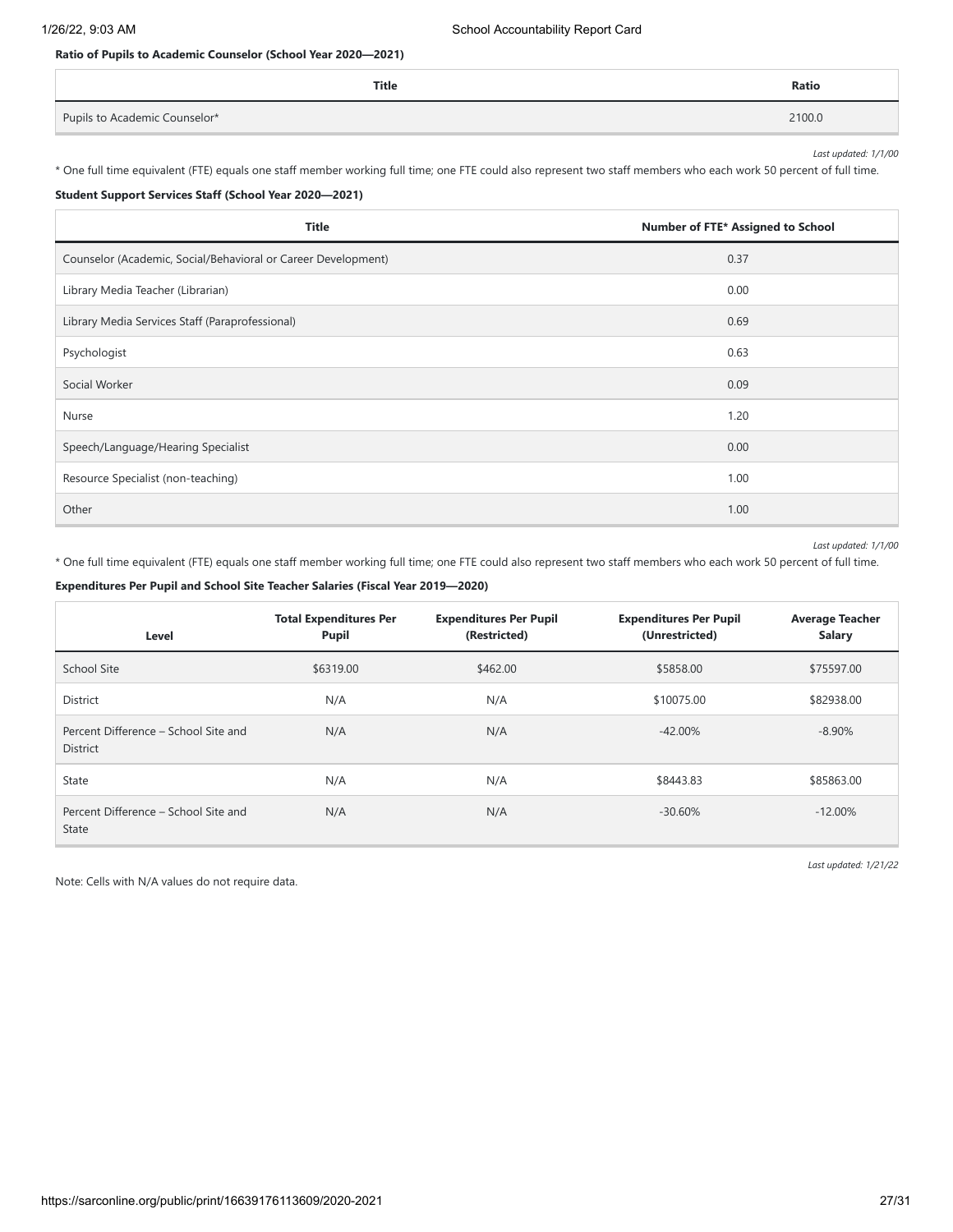## **Types of Services Funded (Fiscal Year 2020–2021)**

The school operates an after-school program that serves approximately 100 students.

The school provides a variety of support services for struggling students, including, but not limited to after-school or lunch time tutoring and enrichment activities.

In addition to the counselors and support staff listed on the previous page, the school also has a full-time student specialist or vice principal on staff. The student specialist/VP provides direct support to students by assessing non-academic needs and developing and implementing interventions for non-academic problems for students. The student specialist/vp monitors student attendance, develops, and provides interventions for students with poor attendance. The student specialist monitors student behavior, develops and provides interventions for students with behavior challenges. The student specialist/vp serves as a liaison between the school and home, communicating with families regarding students' non-academic needs and supports.

The school participates in the Community Eligibility Program, providing free breakfast and lunch to all students regardless of income.

#### **Teacher and Administrative Salaries (Fiscal Year 2019—2020)**

*Last updated: 1/11/22*

| Category                                      | <b>District Amount</b> | <b>State Average For Districts In Same Category</b> |
|-----------------------------------------------|------------------------|-----------------------------------------------------|
| Beginning Teacher Salary                      | \$50494.00             | \$52060.00                                          |
| Mid-Range Teacher Salary                      | \$83026.00             | \$84043.00                                          |
| Highest Teacher Salary                        | \$109257.00            | \$107043.00                                         |
| Average Principal Salary (Elementary)         | \$131432.00            | \$133582.00                                         |
| Average Principal Salary (Middle)             | \$131876.00            | \$138803.00                                         |
| Average Principal Salary (High)               | \$0.00                 | $- -$                                               |
| Superintendent Salary                         | \$199045.00            | \$240628.00                                         |
| Percent of Budget for Teacher Salaries        | 31.00%                 | 35.00%                                              |
| Percent of Budget for Administrative Salaries | 7.00%                  | 5.00%                                               |





#### **Professional Development**

Each year, the district, along with teachers, paraprofessionals, principals, and with input from parents, assesses the professional development needs of staff. Instructional staff receive district-led professional development, school site based professional development, and in-class coaching from a team of instructional coaches. Teachers are provided with a "minimum-day" each Wednesday to collaborate around student assessment data and to plan instruction and intervention. Each year, teachers in HESD attend three full day professional development sessions, providing teachers with training in research-based instructional strategies for ELA, math, and ELD. Teachers in HESD receive specialized training that is designed to provide them with techniques and strategies to improve the language development and academic achievement of students who are English learners. Hanford Elementary operates a new teacher/new administrator induction program that is accredited by the California Commission on Teacher Credentialing.

School and district leadership collaborate with teachers and other school and district staff in the planning of professional development. This is done through surveys, a series of online discussion boards, and the district's curriculum committee. The district collaborates with parents and community members through the District English Learner Advisory Committee, Parent Advisory Committee, and individual school site councils.

Although the COVID pandemic continues to impact professional development activities and in-class coaching, many of these activities continue virtually.

| Measure                                                                         | 2019-2020 | 2020-2021 | 2021-2022 |
|---------------------------------------------------------------------------------|-----------|-----------|-----------|
| Number of school days dedicated to Staff Development and Continuous Improvement |           |           |           |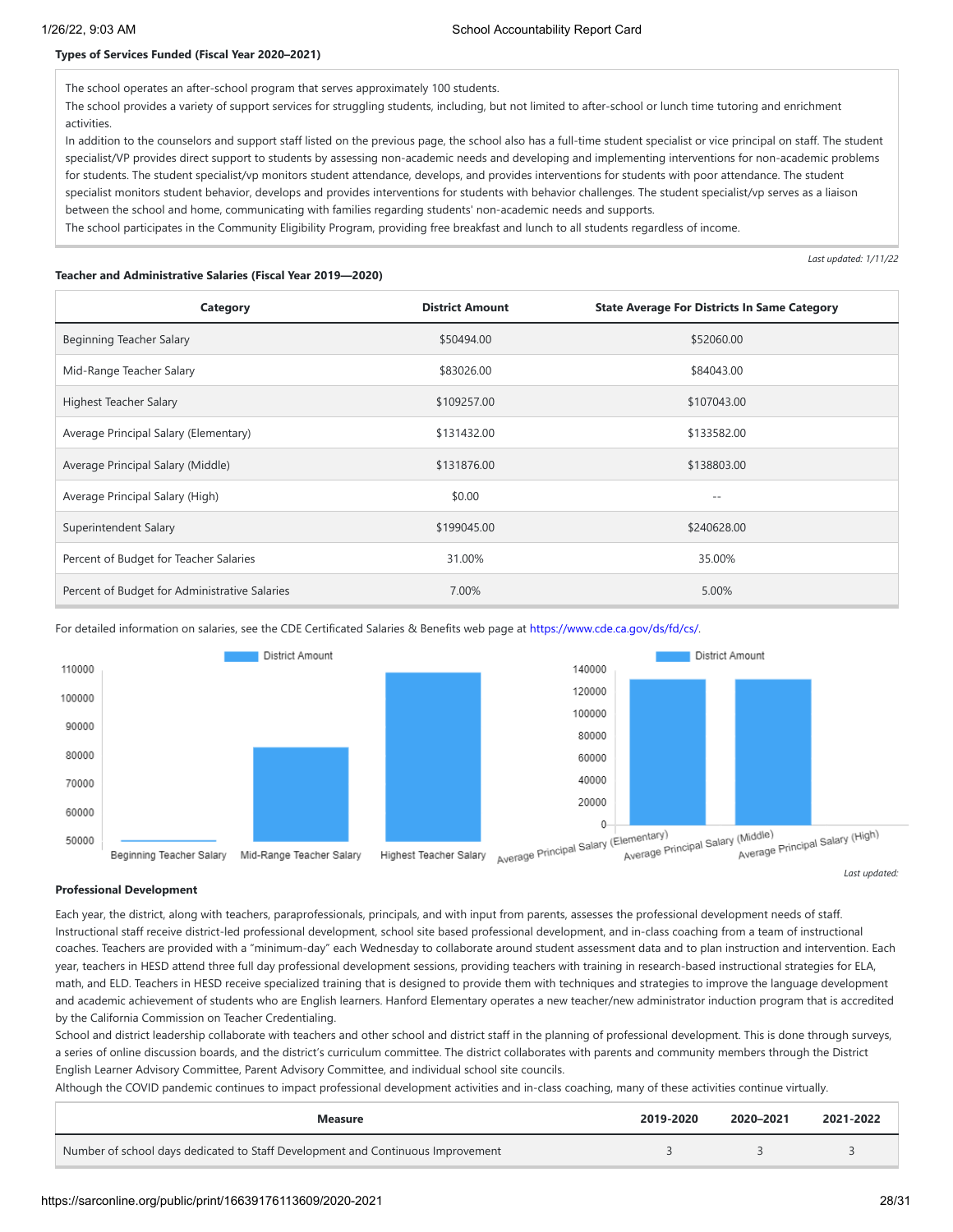# **Addendum**

On July 14, 2021, the California State Board of Education (SBE) determined that the California Department of Education (CDE) will use the SARC Web Application as the mechanism to conduct a one-time data collection of the LEA-level aggregate test results of all school's local assessments administered during the 2020–2021 school year in order to meet the federal Every Students Succeeds Act (ESSA) reporting requirement for the Local Educational Agency Accountability Report Cards (LARCs).

Each local educational agency (LEA) is responsible for preparing and posting their annual LARC in accordance with the federal ESSA. As a courtesy, the CDE prepares and posts the LARCs on behalf of all LEAs.

Only for the 2020–2021 school year and the 2020–2021 LARCs, LEAs are required to report their aggregate local assessments test results at the LEA-level to the CDE by populating the tables below via the SARC Web Application. These data will be used to meet the LEAs' federal requirement for their LARCs. Note that it is the responsibility of the school and LEA to ensure that all student privacy and suppression rules are in place when reporting data in Tables 3 and 4 in the Addendum, as applicable.

The tables below are not part of the SBE approved 2020–2021 SARC template but rather are the mechanism by which these required data will be collected from LEAs.

For purposes of the LARC and the following tables, an LEA is defined as a school district, a county office of education, or a direct funded charter school.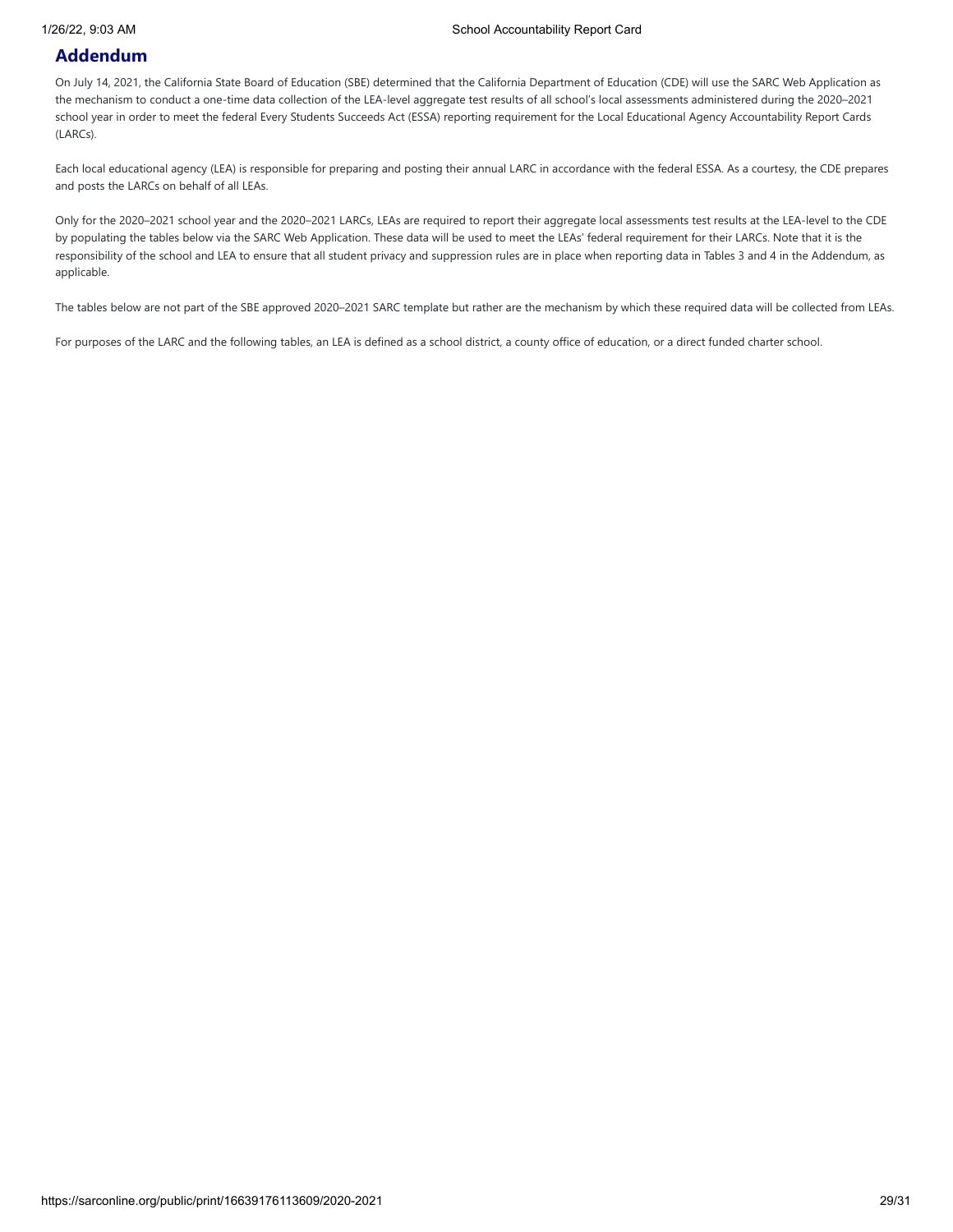## **LEA-Level CAASPP Test Results in ELA by Student Group for students taking and completing a state-administered assessment**

**Grades Three through Eight and Grade Eleven (School Year 2020—2021)**

| <b>Student Group</b>                                 | <b>Total</b><br><b>Enrollment</b> | <b>Number</b><br><b>Tested</b> | <b>Percent</b><br><b>Tested</b> | Percent<br><b>Not</b><br><b>Tested</b> | <b>Percent</b><br>Met or<br><b>Exceeded</b> |
|------------------------------------------------------|-----------------------------------|--------------------------------|---------------------------------|----------------------------------------|---------------------------------------------|
| LEAwide                                              | 3859                              | 3108                           | 80.54                           | 19.46                                  | 39.10                                       |
| Female                                               | 1903                              | 1541                           | 80.98                           | 19.02                                  | 45.63                                       |
| Male                                                 | 1954                              | 1565                           | 80.09                           | 19.91                                  | 32.65                                       |
| American Indian or Alaska Native                     | 20                                | 13                             | 65.00                           | 35.00                                  | 7.69                                        |
| Asian                                                | 33                                | 27                             | 81.82                           | 18.18                                  | 40.74                                       |
| <b>Black or African American</b>                     | 179                               | 131                            | 73.18                           | 26.82                                  | 26.36                                       |
| Filipino                                             | 27                                | 23                             | 85.19                           | 14.81                                  | 69.57                                       |
| Hispanic or Latino                                   | 2983                              | 2391                           | 80.15                           | 19.85                                  | 35.75                                       |
| Native Hawaiian or Pacific Islander                  | $\qquad \qquad -$                 | $-\,-$                         | $-\,-$                          | $\overline{\phantom{m}}$               | $- -$                                       |
| Two or More Races                                    | 109                               | 85                             | 77.98                           | 22.02                                  | 47.62                                       |
| White                                                | 505                               | 436                            | 86.34                           | 13.66                                  | 58.56                                       |
| English Learners                                     | 976                               | 741                            | 75.92                           | 24.08                                  | 15.22                                       |
| Foster Youth                                         | 28                                | 21                             | 75.00                           | 25.00                                  | 19.05                                       |
| Homeless                                             |                                   |                                |                                 |                                        |                                             |
| Military                                             | 37                                | 33                             | 89.19                           | 10.81                                  | 63.64                                       |
| Socieconomically Disadvantages                       | 2937                              | 2339                           | 79.64                           | 20.36                                  | 33.45                                       |
| <b>Students Receiving Migrant Education Services</b> | 115                               | 97                             | 84.35                           | 15.65                                  | 30.53                                       |
| <b>Students with Disabilities</b>                    | 400                               | 301                            | 75.25                           | 24.75                                  | 7.05                                        |

Note: N/T values indicate that the schools in this LEA did not test students using the CAASPP for ELA.

Note: Double dashes (--) appear in the table when the number of students is ten or less, either because the number of students in this category is too small for statistical accuracy or to protect student privacy.